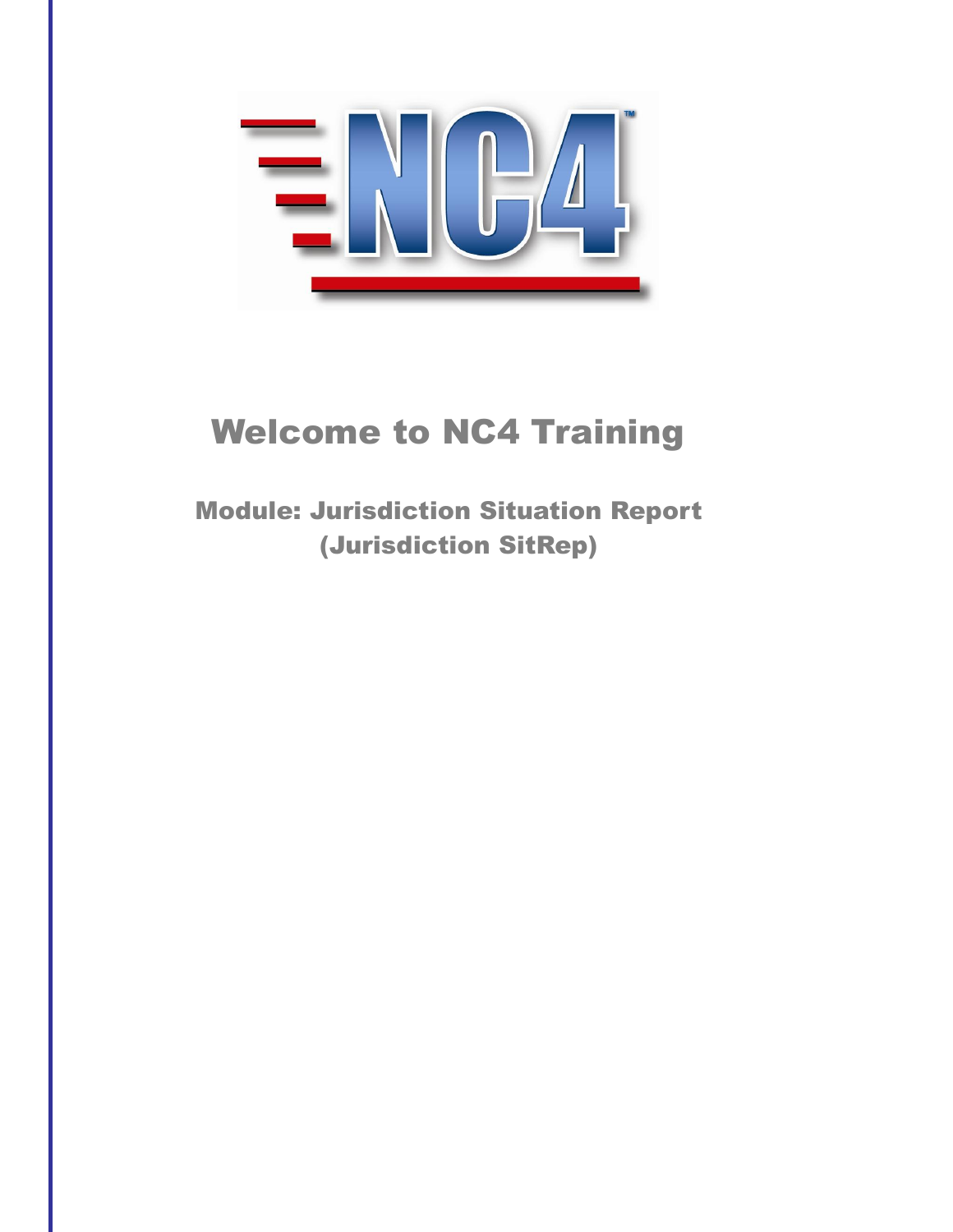# <span id="page-1-0"></span>Table of Contents

| 1              |                                                                            |  |
|----------------|----------------------------------------------------------------------------|--|
| $\overline{2}$ | <b>GENERAL OVERVIEW OF JURISDICTION SITUATION REPORTS  5</b>               |  |
|                |                                                                            |  |
| 3              | LET'S GET PRACTICAL WITH JURISDICTION SITUATION REPORTS  10                |  |
|                | 3.1.1.6 What Information Can You Provide Regarding Number of Casualties 16 |  |
| 4              | COMPLETING A JURISDICTION SITUATION REPORT  21                             |  |
|                |                                                                            |  |

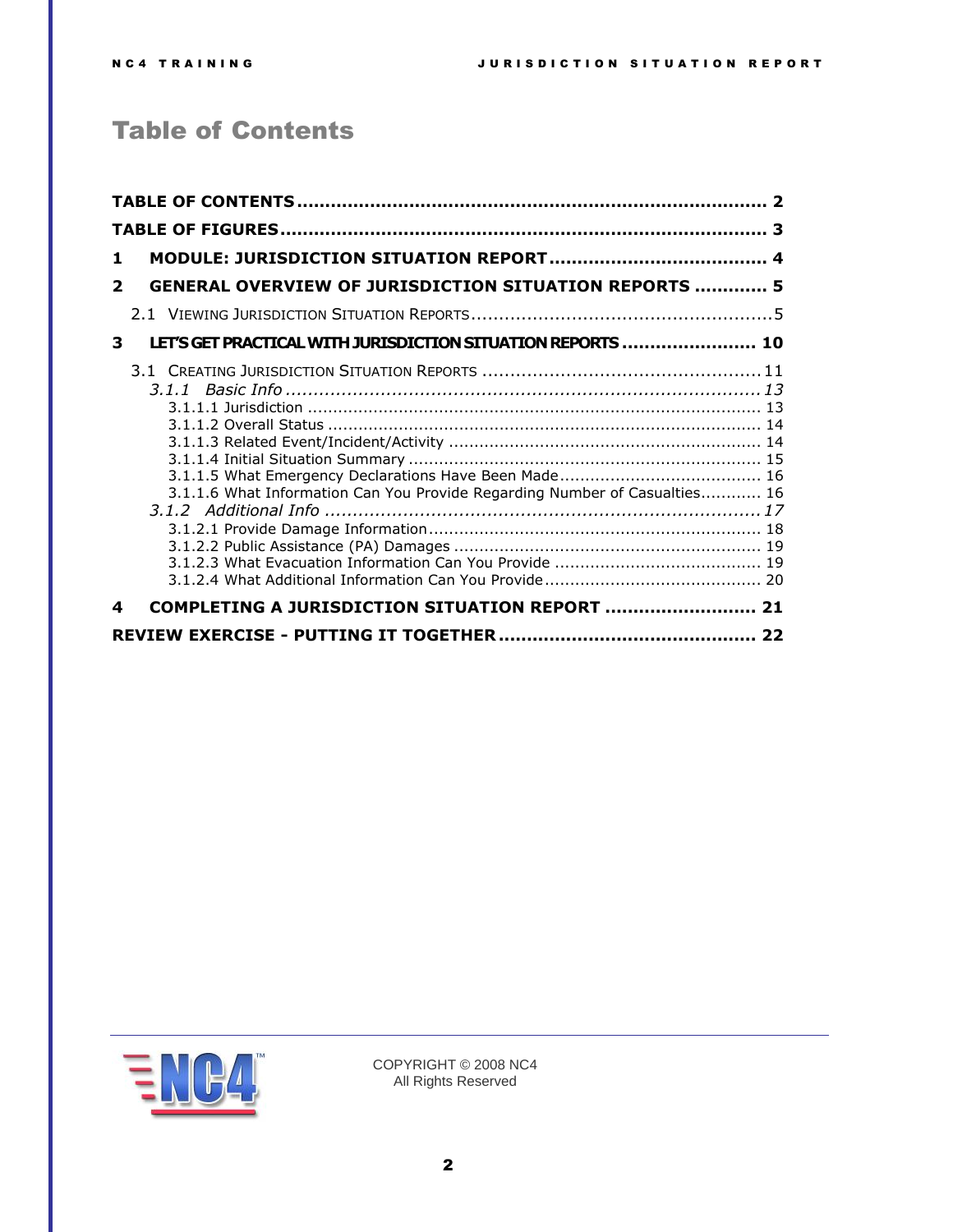# <span id="page-2-0"></span>Table of Figures

| FIGURE 1 JURISDICTION SITREP IN REPORT NAVIGATION DROP DOWN MENU5              |  |
|--------------------------------------------------------------------------------|--|
|                                                                                |  |
|                                                                                |  |
|                                                                                |  |
|                                                                                |  |
|                                                                                |  |
|                                                                                |  |
|                                                                                |  |
|                                                                                |  |
|                                                                                |  |
|                                                                                |  |
| FIGURE 12 CURRENT OBJECTIVES, PROJECTED OBJECTIVES, CONCERNS PROBLEMS FIELDS15 |  |
| FIGURE 13 WHAT EMERGENCY DECLARATIONS HAVE BEEN MADE FIELDS  16                |  |
|                                                                                |  |
|                                                                                |  |
|                                                                                |  |
|                                                                                |  |
|                                                                                |  |
|                                                                                |  |

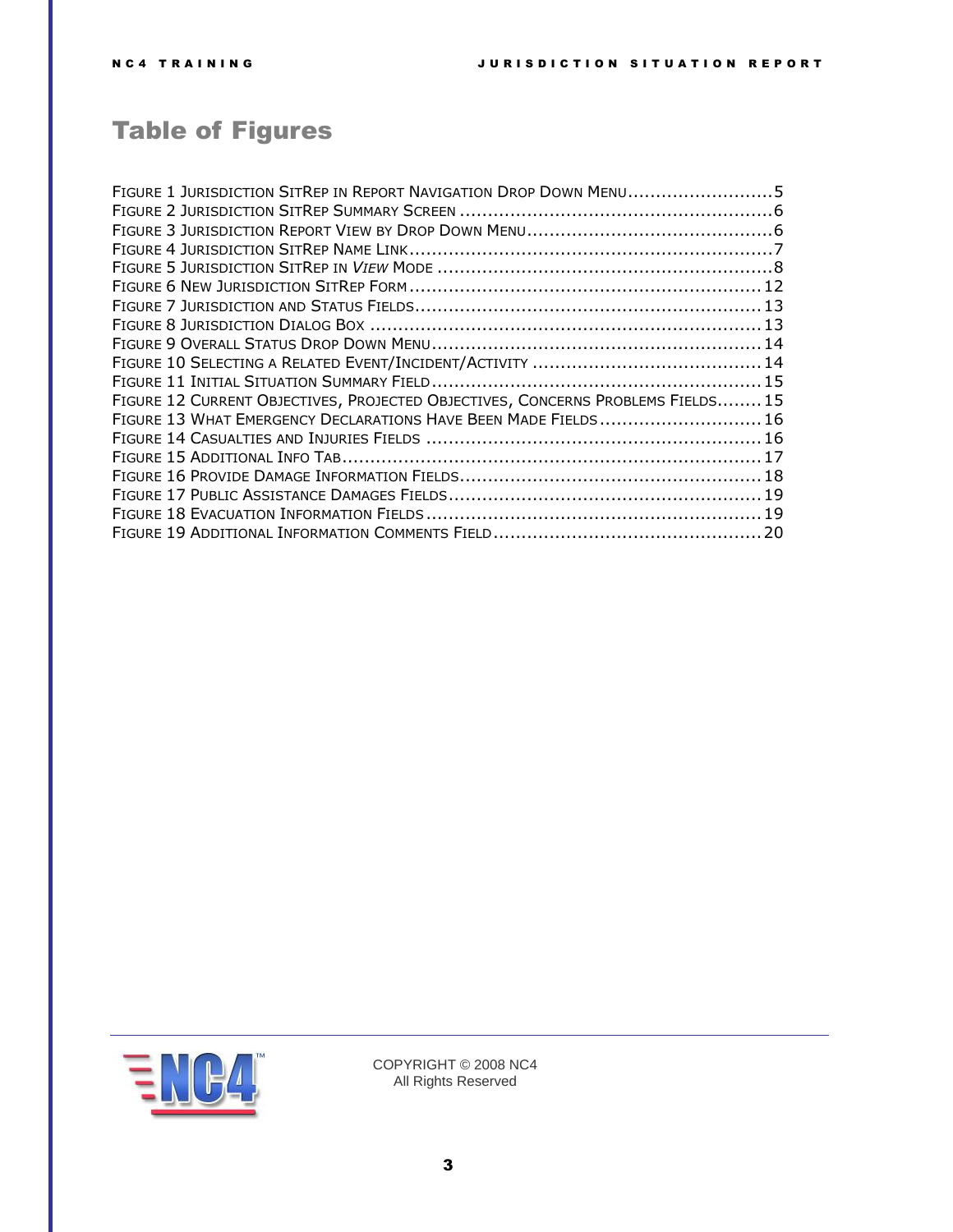# <span id="page-3-0"></span>1 Module: Jurisdiction Situation Report

The Jurisdiction Situation Report provides a journal of key information of the situation within the jurisdiction. The report defines response and recovery priorities for political jurisdictions such as a state, county or city.

The report will focus on generalized information that senior executives may use regarding the impact of a disaster.

#### **Learning Objectives**

After completing this module, you will be able to:

- Create and update a **Jurisdiction** Situation Report.
- Explain key report elements.

 Use common functions.

Note: All person names and corresponding titles used in this document are fictitious. The names and titles are being used for the sole purpose of illustrating the systems' features and functionalities in an instructional environment.



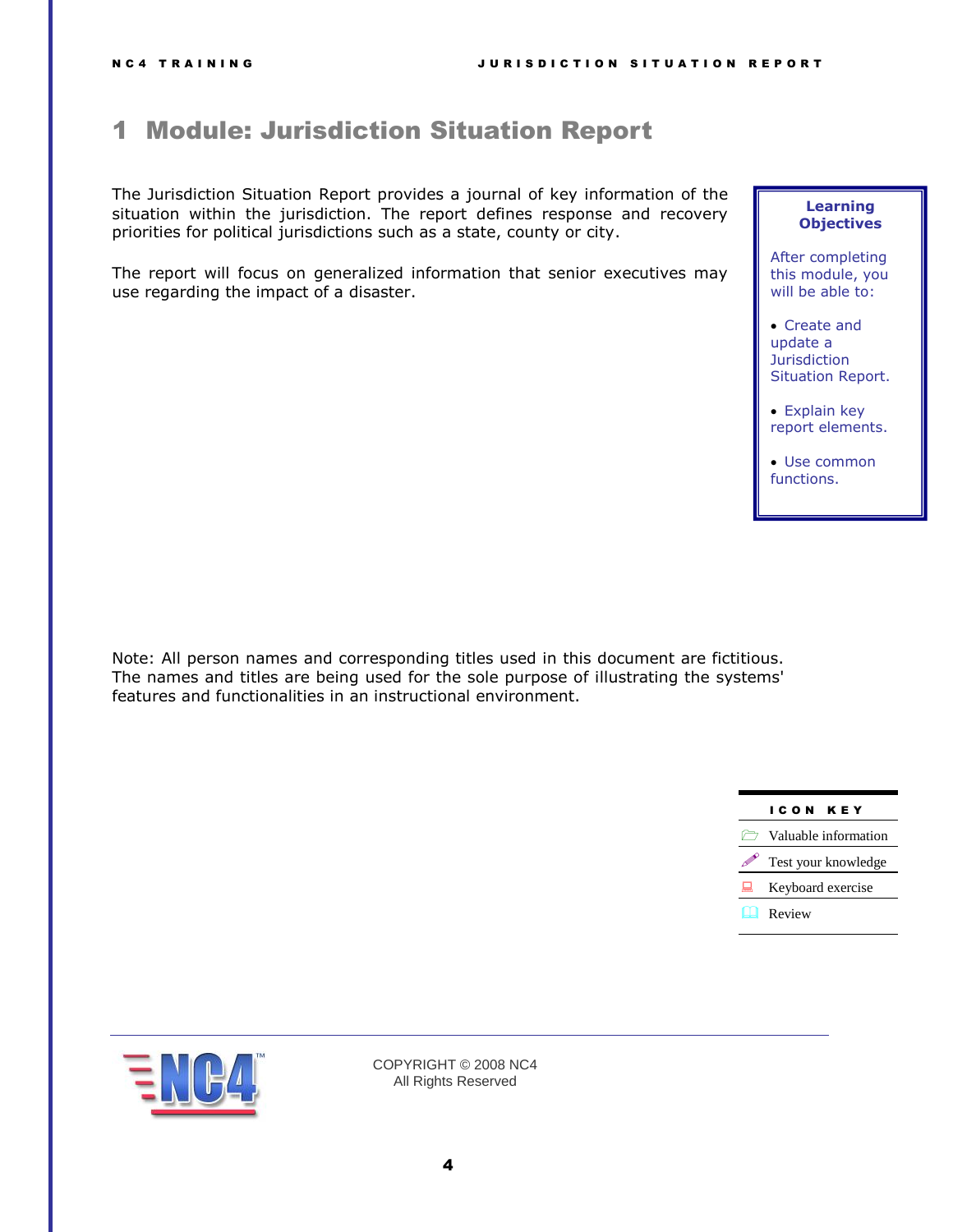# <span id="page-4-0"></span>2 General Overview of Jurisdiction Situation Reports

This section of the module provides an overview of a Jurisdiction Situation Report form. You will become familiar with the layout of the form and understand the type of information that it can contain.

#### <span id="page-4-1"></span>2.1 Viewing Jurisdiction Situation Reports

Existing Jurisdiction Situation Reports are presented to you by Event/ Incident/Activity when you select **Jurisdiction SitRep** from the **Report**  navigation drop down menu as shown in [Figure 1.](#page-4-2)

|                | Map Real Time Msg                                                                                                                                                                                            | Profile   Checkli |
|----------------|--------------------------------------------------------------------------------------------------------------------------------------------------------------------------------------------------------------|-------------------|
| Report:        | All Reports                                                                                                                                                                                                  |                   |
| All R∢         | Damage Assessment<br><b>Business Loss</b><br>Housing Loss<br>Public Entity Loss<br>Windshield Damage                                                                                                         |                   |
| P              | Rapid Damage<br>Resources                                                                                                                                                                                    |                   |
| ÞЕ             | Resource Request<br><b>Critical Assets</b><br>Vendor                                                                                                                                                         |                   |
|                | <b>Situation</b><br><b>Jurisdiction SitRep</b>                                                                                                                                                               |                   |
| ÞИ<br>ÞЯ<br>ÞМ | Agenc <del>y SilRep</del><br>COOP<br>Intel Summary<br><b>Intel Location</b><br>Intel Entity<br>Intel Biography<br>Hotline<br><b>Tip Submission</b><br>Corporate SitRep<br>Organization SitRep<br>Public Info | Ξ                 |
|                | Tasks<br>Task<br>Sub-Task<br><b>Action Request</b>                                                                                                                                                           |                   |
|                | Plan Concern<br>Logs                                                                                                                                                                                         |                   |
|                | Duty Log                                                                                                                                                                                                     |                   |

#### $\rightarrow$ Situation is the top-level report structure for **Jurisdiction** in the Report navigation drop down menu.

#### **Figure 1 Locating Jurisdiction SitRep**

<span id="page-4-2"></span>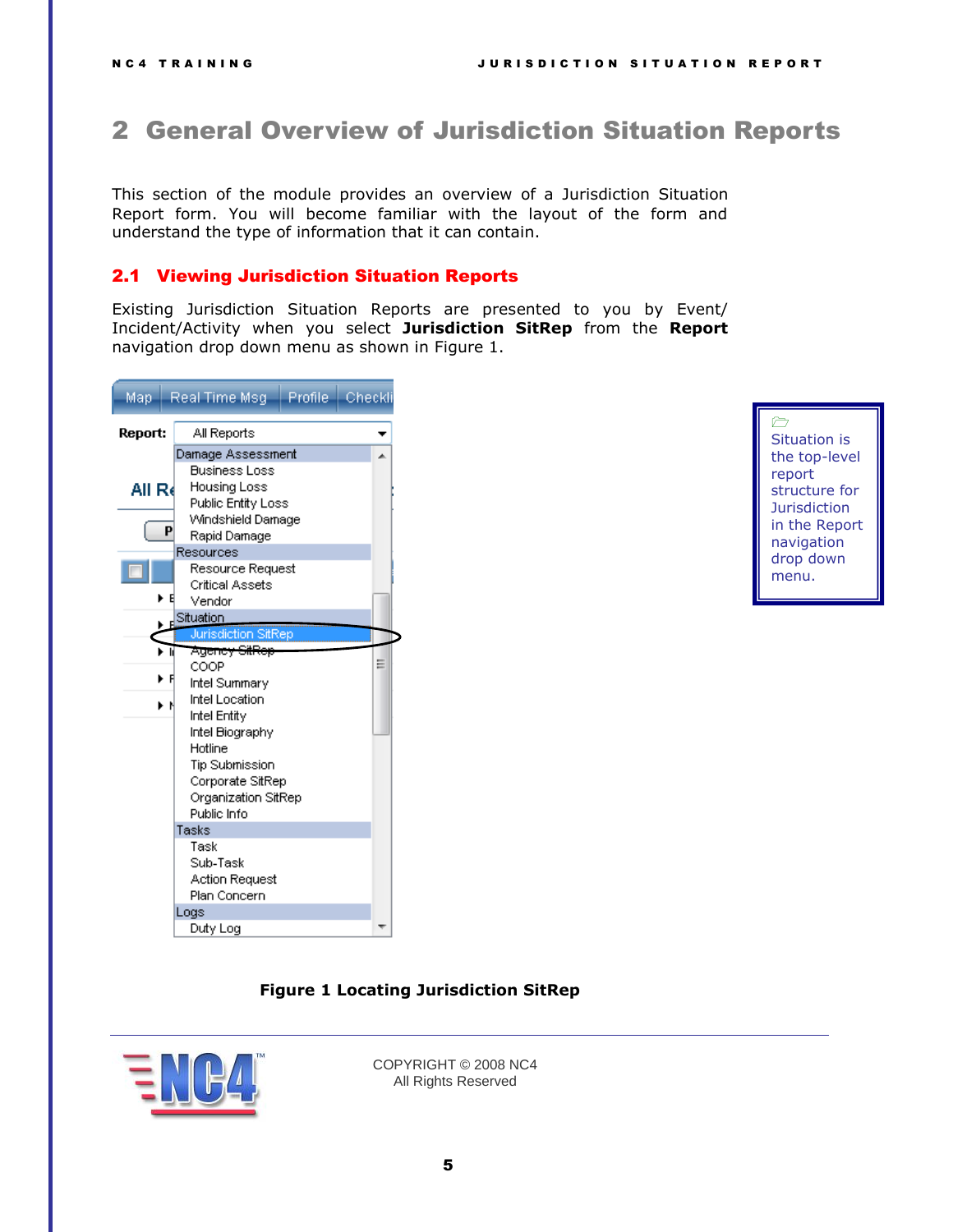The **Jurisdiction SitRep** summary screen shows all **Jurisdiction SitReps** sorted by **Event/Incident/Activity**. You can expand any section by clicking the  $\rightarrow$  icon as shown in [Figure 2.](#page-5-0)

| Report: | Jurisdiction SitRep                                                                              | View by:<br>▼ | Event/Incident/Activity $\blacktriangledown$ |                   |                                           |                                                    |
|---------|--------------------------------------------------------------------------------------------------|---------------|----------------------------------------------|-------------------|-------------------------------------------|----------------------------------------------------|
|         | Jurisdiction by Event/Incident/Activity                                                          |               |                                              |                   | g<br>Expand All<br>Collapse All           | Click the                                          |
| Create  | Print<br><b>Delete</b>                                                                           |               | Auto<br>Refresh                              | <b>⊙</b> Off © On | This screen last updated<br>(00:00:00:31) | arrows $($ $\Rightarrow$ $)$<br>in column          |
|         | County/Municipality $\Rightarrow$ City<br>٠<br>$\blacktriangledown$ E - Orlando Terrorist Threat |               |                                              | ٠                 | <b>Last Updated</b><br>٠                  | headings to<br>sort the list<br>in ascending<br>or |
|         | ▼ City of Orlando<br>▼ Orange County                                                             |               |                                              |                   |                                           | descending<br>order.                               |
|         |                                                                                                  | Orlando       |                                              |                   | 05/18/2009 at 10:06 EST                   |                                                    |

#### **Figure 2 Jurisdiction SitRep Summary Screen**

<span id="page-5-0"></span>The headings in the default main screen are:

- Event/Incident/Activity
- County/Municipality
- City
- Last Updated

The Jurisdiction SitRep summary screen may also be sorted by selecting a sort in the **View by** drop down menu as shown in [Figure 3.](#page-5-1)

| Event/Incident/Activity<br>View by: |  |  |  |  |
|-------------------------------------|--|--|--|--|
| Event/Incident/Activity             |  |  |  |  |
| Status                              |  |  |  |  |
| Location                            |  |  |  |  |
| PA Damages                          |  |  |  |  |
| <b>Situation Detail</b>             |  |  |  |  |
| Latest Situation Detail             |  |  |  |  |
| Аll                                 |  |  |  |  |
| Data Sharing Status                 |  |  |  |  |
| History                             |  |  |  |  |
|                                     |  |  |  |  |

#### **Figure 3 Jurisdiction Report View by Drop Down Menu**

<span id="page-5-1"></span>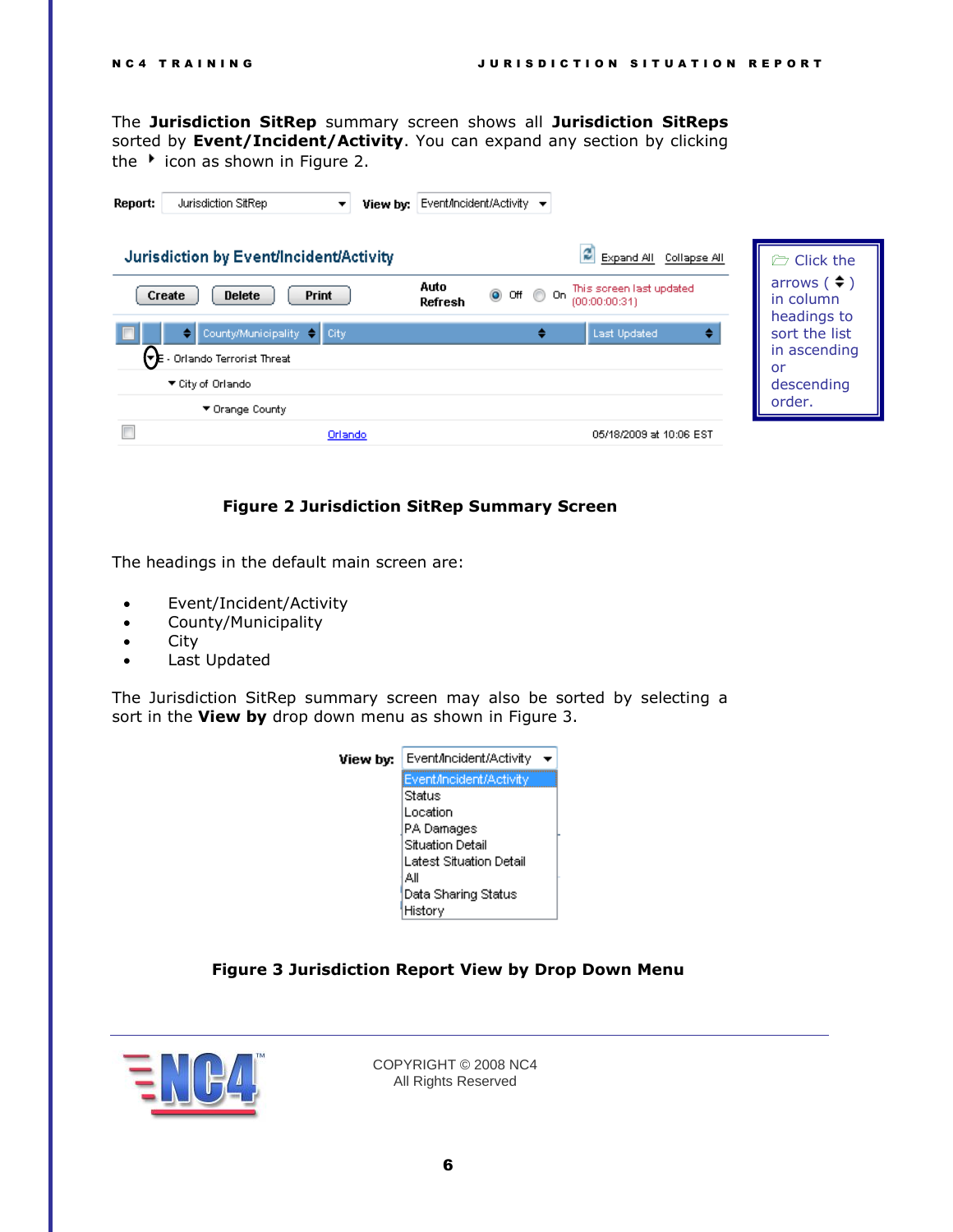To view the status details associated with a given jurisdiction, click the Name link after expanding the appropriate levels as shown in [Figure 4.](#page-6-0) Clicking the Name link will open the **Jurisdiction Situation Report**.

| Report:                   | Jurisdiction SitRep                     | View by:<br>▼ | Event/Incident/Activity ▼ |             |                                                       |              |
|---------------------------|-----------------------------------------|---------------|---------------------------|-------------|-------------------------------------------------------|--------------|
|                           | Jurisdiction by Event/Incident/Activity |               |                           |             | ø<br>Expand All                                       | Collapse All |
|                           | <b>Print</b><br>Create<br><b>Delete</b> |               | Auto<br>Refresh           | $\odot$ off | This screen last updated<br>On.<br>⊙<br>(00:00:00:09) |              |
|                           | County/Municipality $\leftarrow$        | City          |                           | ٠           | <b>Last Updated</b><br>٠                              |              |
|                           | ▼ E - Orlando Terrorist Threat          |               |                           |             |                                                       |              |
|                           | ▼ City of Orlando                       |               |                           |             |                                                       |              |
|                           | ▼ Orange County                         |               |                           |             |                                                       |              |
| <b>Click to</b><br>expand |                                         | Orlando-      | <b>Name</b><br>link       |             | 05/18/2009 at 10:06 EST                               |              |

<span id="page-6-0"></span>**Figure 4 Jurisdiction SitRep Name Link**

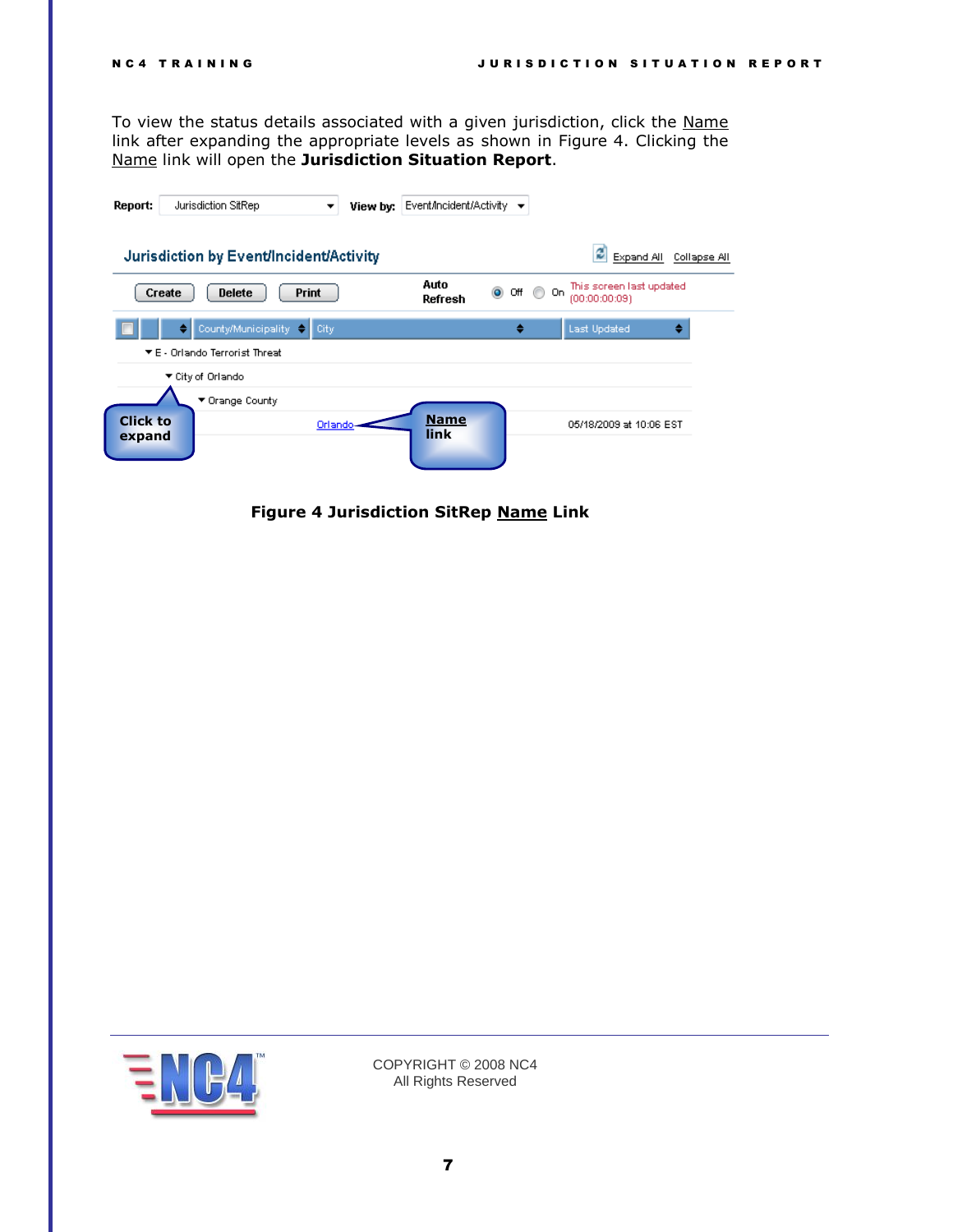This action opens the **Jurisdiction SitRep** in *View* mode, as shown in [Figure](#page-7-0)  [5.](#page-7-0)

| <b>Jurisdiction Situation Report</b>                  |                                                                                                                |                                                                      | Update                            | Delete<br>Print        | C Help<br>Close |                 |
|-------------------------------------------------------|----------------------------------------------------------------------------------------------------------------|----------------------------------------------------------------------|-----------------------------------|------------------------|-----------------|-----------------|
| *Red Label: indicates a required field.               |                                                                                                                |                                                                      |                                   |                        |                 |                 |
| <b>Basic Info</b><br><b>Additional Info</b>           | <b>Notification</b>                                                                                            | <b>Attachments</b>                                                   | <b>Distribution &amp; Sharing</b> | <b>Related Reports</b> |                 |                 |
|                                                       |                                                                                                                |                                                                      |                                   |                        |                 |                 |
| *Jurisdiction<br>City of Orlando                      |                                                                                                                | *Overall Status                                                      | Black--Major Assistance Required  |                        |                 |                 |
| City                                                  |                                                                                                                | County                                                               |                                   |                        |                 |                 |
| Orlando                                               |                                                                                                                | Orange County                                                        |                                   |                        |                 |                 |
| State                                                 |                                                                                                                | Related Event/Incident/Activity                                      |                                   |                        |                 |                 |
| FL.                                                   |                                                                                                                | E - Orlando Terrorist Threat                                         |                                   |                        |                 |                 |
| <b>SITUATION SUMMARY</b>                              |                                                                                                                |                                                                      |                                   |                        |                 |                 |
| <b>Add New Situation Summary</b>                      |                                                                                                                |                                                                      |                                   |                        |                 |                 |
|                                                       | 06/11/2007 at 12:00 EST roomerford-EOC ESF                                                                     |                                                                      |                                   |                        |                 |                 |
|                                                       | Multiple incidents have occurred and it is anticipated that they will continue                                 |                                                                      |                                   |                        |                 |                 |
|                                                       |                                                                                                                |                                                                      |                                   |                        |                 | <b>C</b> Scroll |
|                                                       |                                                                                                                |                                                                      |                                   |                        |                 | down to view    |
|                                                       |                                                                                                                |                                                                      |                                   |                        | Expand          | the entire      |
| <b>Current Objectives</b>                             |                                                                                                                |                                                                      |                                   |                        |                 | form.           |
| Life Safety                                           |                                                                                                                |                                                                      |                                   |                        |                 |                 |
| Crime scene preservation<br>Crime Scene Investigation |                                                                                                                |                                                                      |                                   |                        |                 |                 |
| Mitigation of future incidents                        |                                                                                                                |                                                                      |                                   |                        |                 |                 |
| <b>Projected Objectives</b>                           |                                                                                                                |                                                                      |                                   |                        |                 |                 |
| Crime scene investigation                             |                                                                                                                |                                                                      |                                   |                        |                 |                 |
| Recovery                                              |                                                                                                                |                                                                      |                                   |                        |                 |                 |
| <b>Concerns Problems</b>                              |                                                                                                                |                                                                      |                                   |                        |                 |                 |
|                                                       |                                                                                                                |                                                                      |                                   |                        |                 |                 |
| Personnel issues                                      |                                                                                                                |                                                                      |                                   |                        |                 |                 |
|                                                       | WHAT EMERGENCY DECLARATIONS HAVE BEEN MADE                                                                     |                                                                      |                                   |                        |                 |                 |
|                                                       | Local                                                                                                          | Intermediate                                                         | Gubernatorial                     | Presidential           |                 |                 |
| <b>Date Requested</b>                                 | 06/10/2007                                                                                                     | 06/10/2007                                                           | 06/10/2007                        | 06/10/2007             |                 |                 |
| <b>Date Granted</b>                                   | 06/10/2007                                                                                                     | 06/10/2007                                                           | 06/10/2007                        |                        |                 |                 |
|                                                       |                                                                                                                |                                                                      |                                   |                        |                 |                 |
| Intermediate Level                                    | Orange County                                                                                                  |                                                                      |                                   |                        |                 |                 |
|                                                       | WHAT INFORMATION CAN YOU PROVIDE REGARDING NUMBER OF CASUALTIES                                                |                                                                      |                                   |                        |                 |                 |
| <b>Fatalities</b>                                     |                                                                                                                |                                                                      |                                   |                        |                 |                 |
| Estimated<br>Confirmed                                | Comments:                                                                                                      |                                                                      |                                   |                        |                 |                 |
| 16<br>14                                              |                                                                                                                |                                                                      |                                   |                        |                 |                 |
| Injuries<br>Confirmed                                 | <b>Comments:</b>                                                                                               |                                                                      |                                   |                        |                 |                 |
| Estimated<br>122<br>125                               |                                                                                                                |                                                                      |                                   |                        |                 |                 |
|                                                       |                                                                                                                |                                                                      |                                   |                        |                 |                 |
|                                                       |                                                                                                                |                                                                      |                                   |                        |                 |                 |
|                                                       | Document Created by: roomerford on 06/11/2007 at 12:00 EST LastModified by: aarnold on 05/18/2009 at 10:06 EST | Copyright @ 2009 by NC4 Public Sector LLC, All Rights Reserved.<br>ш |                                   |                        |                 |                 |
| ∢∣                                                    |                                                                                                                |                                                                      |                                   |                        | Þ               |                 |

### **Figure 5 Jurisdiction SitRep in** *View* **Mode**

<span id="page-7-0"></span>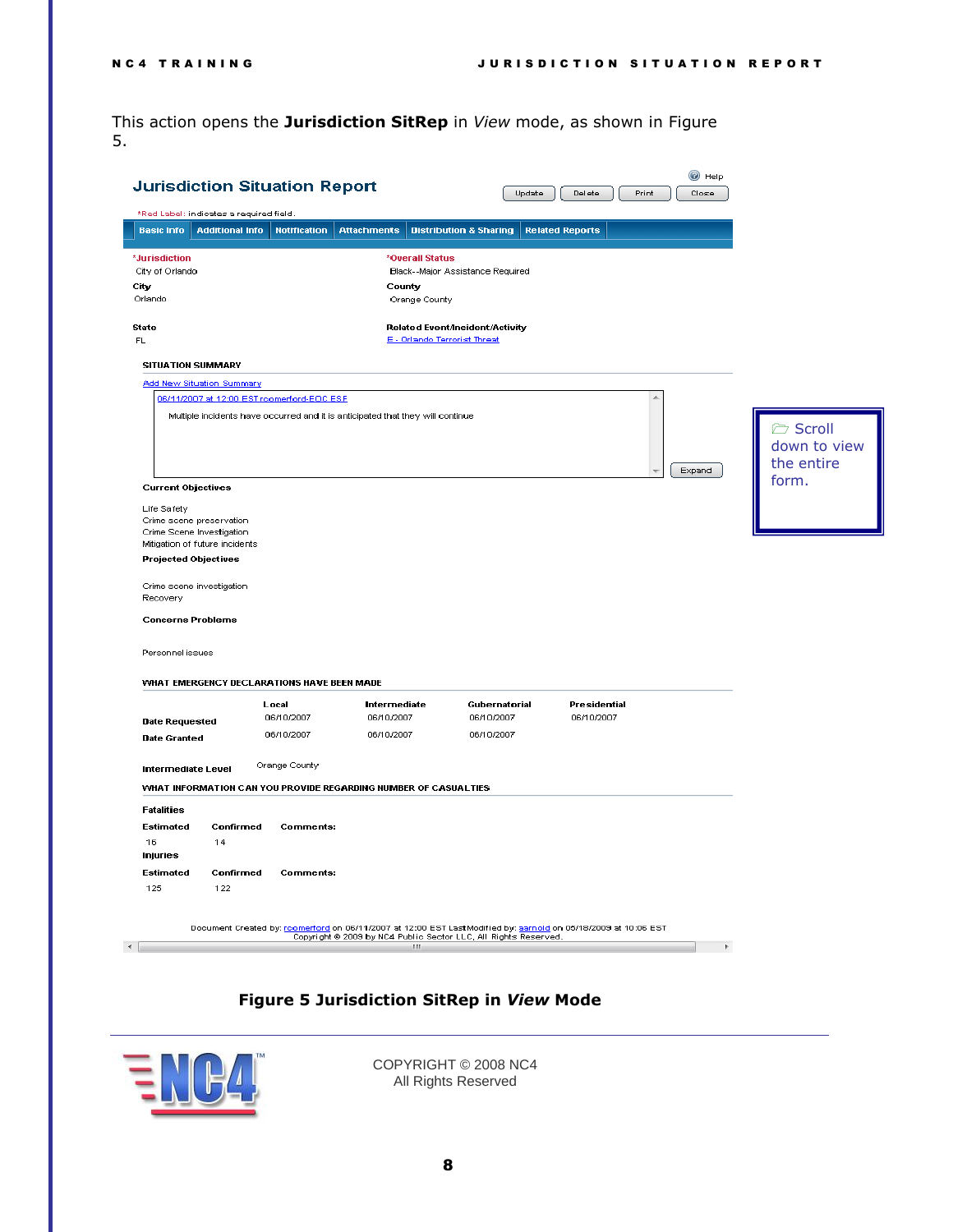The Jurisdiction Situation Report form contains the following:

- Jurisdiction includes City, County and State
- Overall Status
- Related Event/Incident/Activity
- **•** Situation Summary
- Current Objectives
- Projected Objectives
- Concerns Problems
- What Emergency Declarations Have Been Made
- What Information Can You Provide Regarding Number Of Casualties
- Provide Damage Information (Additional Info tab)
- PA (Public Assistance) Damages (Additional Info tab)
- What Evacuation Information Can You Provide (Additional Info tab)
- What Additional Information Can You Provide

In addition, the **Jurisdiction Situation** Report tabs contain system common functions: Notification, Attachments, Distribution and Sharing and Related Reports. These functions are described in detail in the Module: Common Functions.

| You will see the | <b>Update</b> | Delete | Print | Close | buttons in the upper |  |
|------------------|---------------|--------|-------|-------|----------------------|--|
|                  |               |        |       |       |                      |  |

right corner of the Jurisdiction SitRep screen in *View* mode depending on your system access level and the discretion of the System Administrator. Use the **Update** button to edit or add information to the report, the **Delete** button to delete the report, the **Print** button to print a copy of the report, and the **Close** button to close the report window.

 Deleted reports are removed from active lists but are maintained in history.

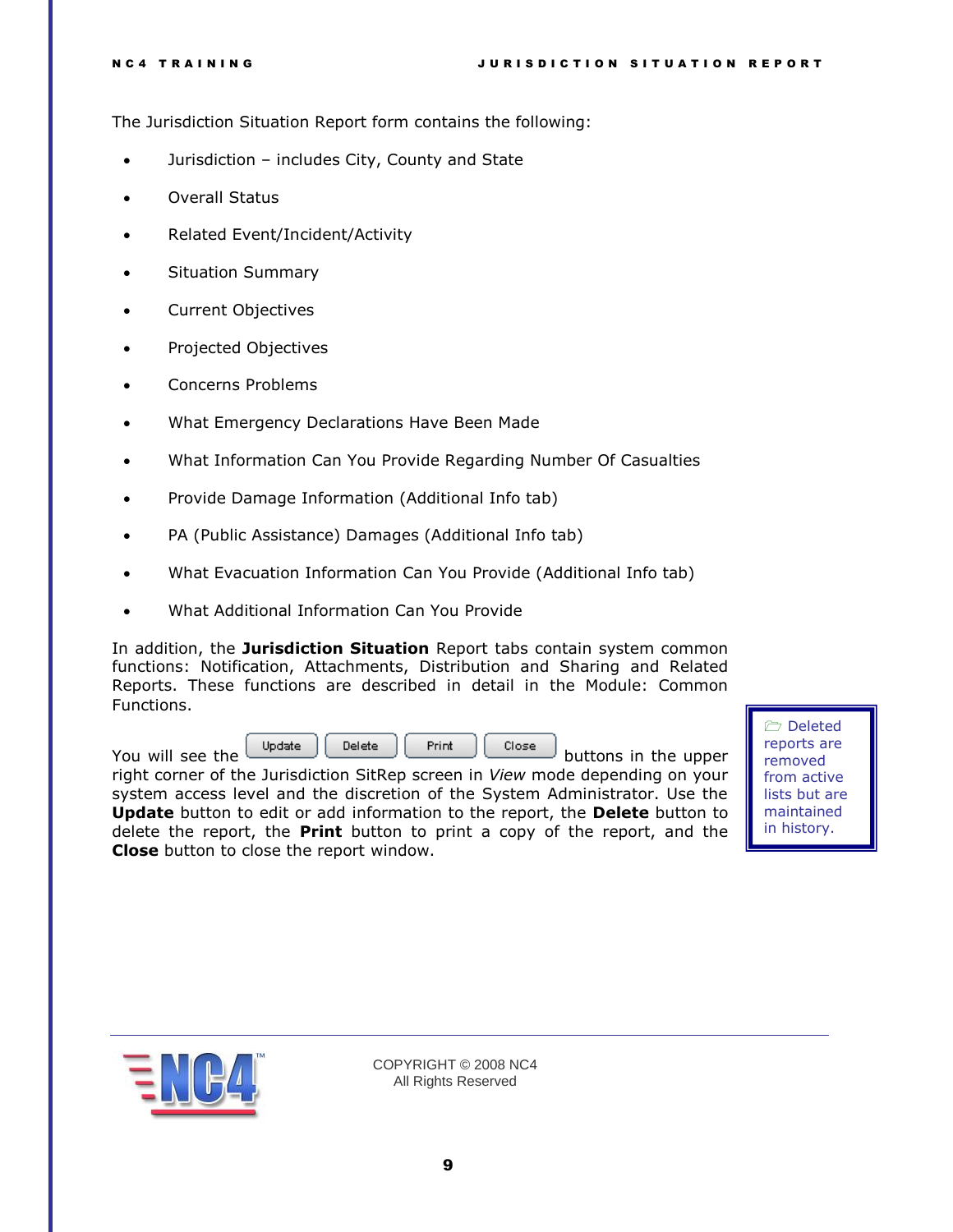## <span id="page-9-0"></span>3 Let's get Practical with Jurisdiction Situation Reports

In this section of the module, you will follow a step-by-step walk through of creating a Jurisdiction Situation Report. You will become familiar with the details of the Jurisdiction Situation Report form and gain practical experience with the type of information it can contain.

 All class participants should log on to the system and follow along step-bystep with the workbook.

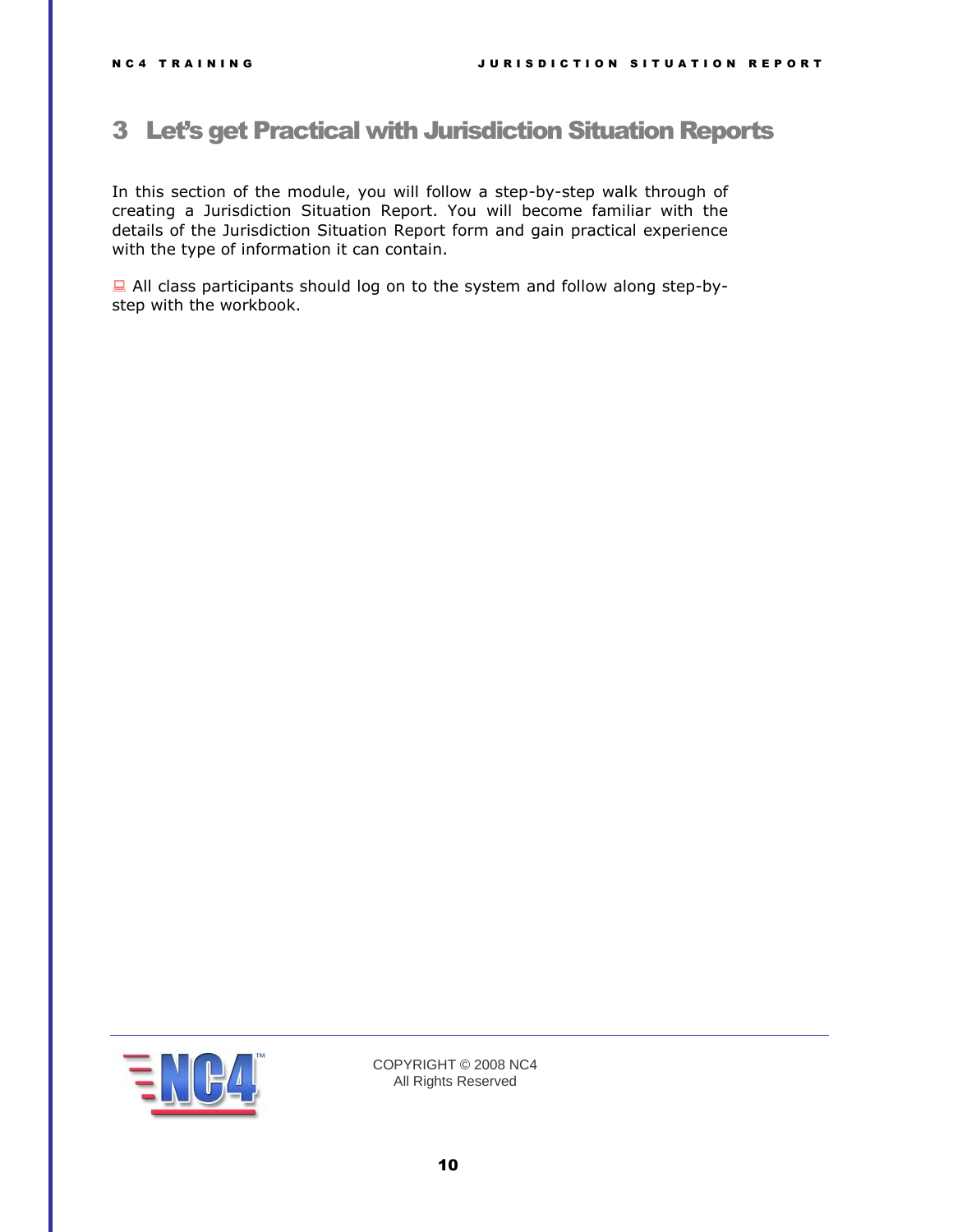#### <span id="page-10-0"></span>3.1 Creating Jurisdiction Situation Reports

To create a new Jurisdiction Situation Report, perform the following steps:

- 1. Select **Jurisdiction SitRep** from the **Report** navigation drop down menu, as shown in [Figure 1.](#page-4-2)
- 2. Click the **Create** button from the **Jurisdiction SitRep** summary screen, as shown in [Figure 2.](#page-5-0)

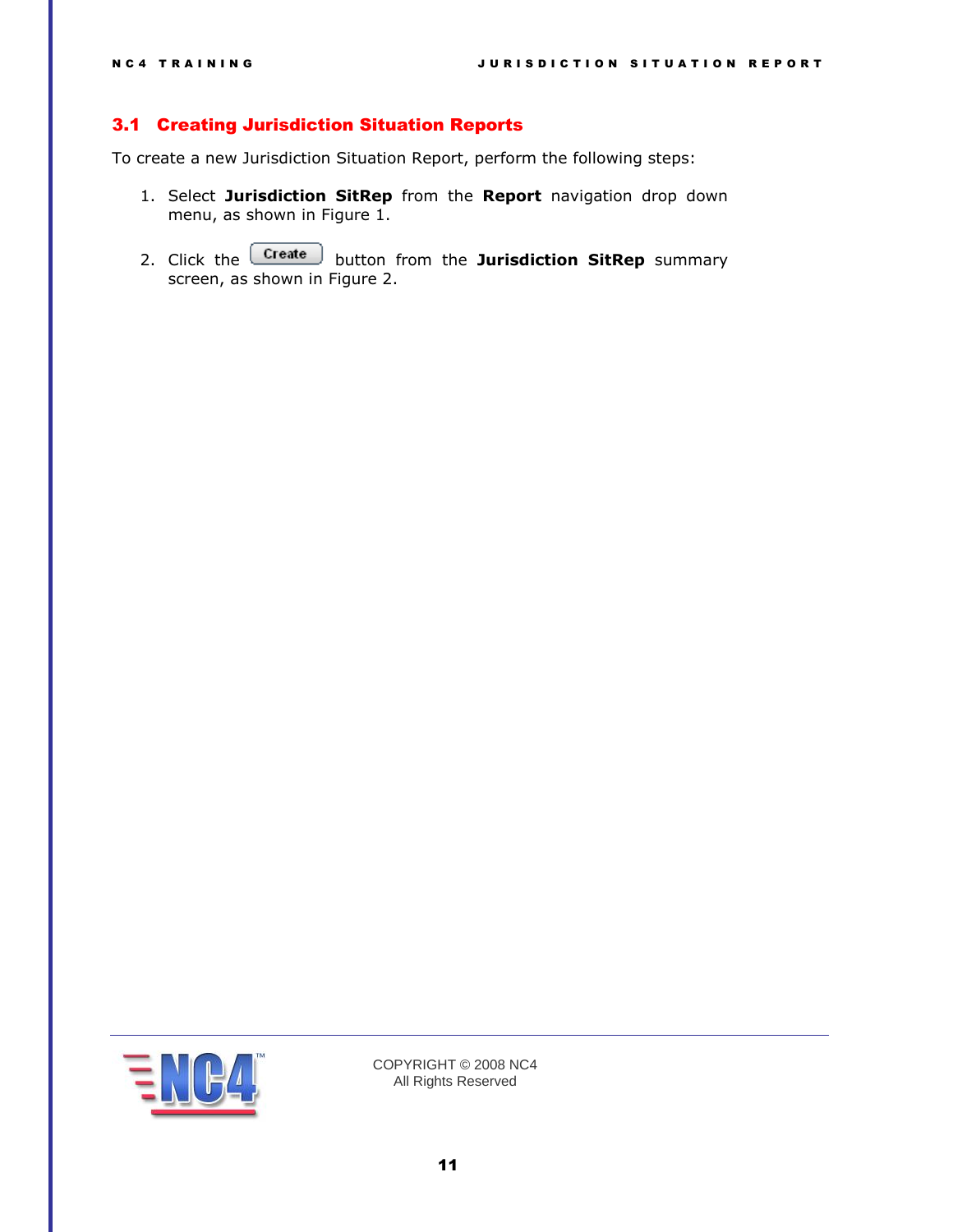A Jurisdiction SitRep Report opens in a new window as shown in [Figure 6.](#page-11-0)

| <b>Jurisdiction Situation Report</b><br>*Red Label: indicates a required field.                                                                                                                   | C Help<br>Submit<br>Cancel                                                                                                |                                                             |
|---------------------------------------------------------------------------------------------------------------------------------------------------------------------------------------------------|---------------------------------------------------------------------------------------------------------------------------|-------------------------------------------------------------|
| <b>Basic Info</b><br><b>Additional Info</b><br><b>Notification</b><br><b>Attachments</b><br><b>Distribution &amp; Sharing</b>                                                                     | <b>Related Reports</b>                                                                                                    |                                                             |
| *Jurisdiction<br>Search/Add<br>Select One<br>$\overline{\phantom{a}}$<br>City<br><b>State</b><br>FL<br>$\overline{\phantom{a}}$<br><b>INITIAL SITUATION SUMMARY</b>                               | *Overall Status<br>Select One<br>۰<br>County<br>Florida County<br>٠<br>Related Event/Incident/Activity<br>Select<br>Clear | <b>≥ *Red</b><br>Label<br>indicates a<br>required<br>field. |
| <b>Current Objectives</b><br><b>Projected Objectives</b><br><b>Concerns Problems</b><br>WHAT EMERGENCY DECLARATIONS HAVE BEEN MADE                                                                | Update<br>Update<br>Update                                                                                                |                                                             |
| Local<br>Intermediate<br><b>Date Requested</b><br>Set<br>Set<br><b>Date Granted</b><br>Set<br><u>Set</u><br>Intermediate Level<br>WHAT INFORMATION CAN YOU PROVIDE REGARDING NUMBER OF CASUALTIES | Gubernatorial<br>Presidential<br>Set<br>Set<br><u>Set</u><br><b>Set</b>                                                   |                                                             |
| <b>Fatalities</b><br>Estimated<br>Confirmed<br>Comments:<br>Injuries<br>Confirmed<br>Estimated<br><b>Comments:</b>                                                                                | A<br>۸                                                                                                                    |                                                             |
| Document Created by: content on 09/24/2009 at 09:55 EST<br>Copyright @ 2009 by NC4 Public Sector LLC, All Rights Reserved.<br>$\mathbf{H}_1$                                                      |                                                                                                                           |                                                             |

### **Figure 6 New Jurisdiction SitRep Form**

<span id="page-11-0"></span>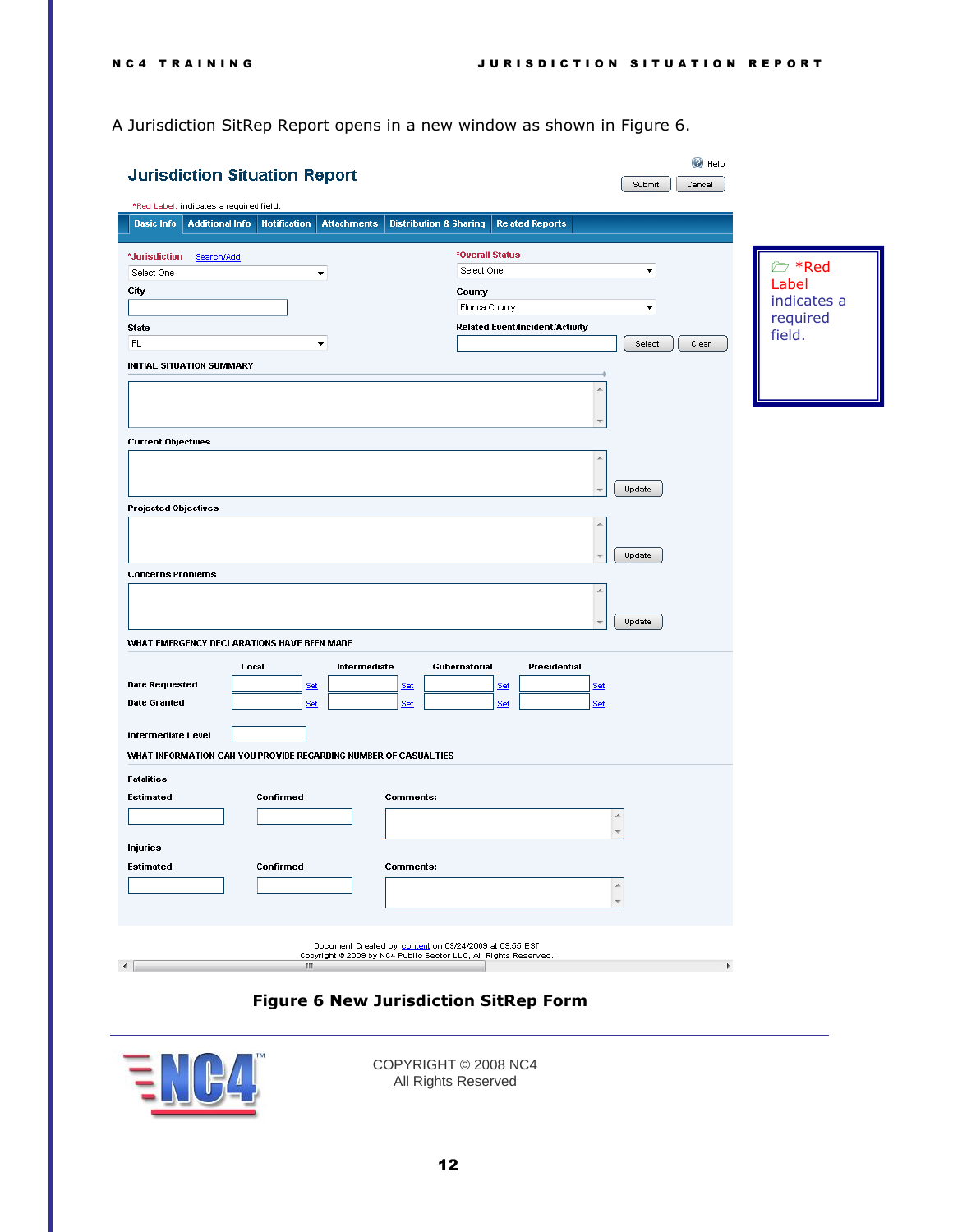#### <span id="page-12-0"></span>3.1.1 Basic Info

We will cover each unique section in the **Jurisdiction SitRep** form. Required fields are indicated by a red asterisk  $(*)$ , as shown in [Figure 6.](#page-11-0)

#### <span id="page-12-1"></span>**3 . 1 . 1 . 1 J U R I S D I C T I O N**

The **Jurisdiction** and **Status** section contains the fields that describe the Jurisdiction and Overall Status. Select the **Jurisdiction** for which the report is being made from the Jurisdiction drop down menu, as shown in [Figure 7.](#page-12-2)

| *Jurisdiction<br>Search/Add | *Overall Status                                     |    |
|-----------------------------|-----------------------------------------------------|----|
| Florida County              | <b>Black-Major Assistance Required</b>              |    |
| City                        | County                                              |    |
| Orlando                     | Florida County                                      |    |
| <b>State</b>                | <b>Related Event/Incident/Activity</b>              |    |
| FL                          | E - Orlando Terrorist Threat<br>Clear<br>Select<br> | S٧ |
|                             |                                                     | Ac |

 Your stem dministrator maintains jurisdiction lists.

#### **Figure 7 Jurisdiction and Status Fields**

<span id="page-12-2"></span>Alternately, you can click the Search/Add link to open the **Select Jurisdiction** dialog box shown in [Figure 8.](#page-12-3) Here you can select an appropriate Jurisdiction by keying a word into the **Search** field, or create a jurisdiction by keying the information into the **Other** field and clicking the **Add** button. If you do not use the **Add** function, click the **Cancel** button to exit this screen.

| Search: I                              |               |                                                                                                                                       |
|----------------------------------------|---------------|---------------------------------------------------------------------------------------------------------------------------------------|
| Florida County<br>Aroostook County EMA |               |                                                                                                                                       |
| Other:                                 | Add<br>Cancel | the The<br><b>Jurisdiction</b><br>you enter in<br>the Other<br>field will not<br>be added to<br>the dialog<br>box or<br>search lists. |



<span id="page-12-3"></span>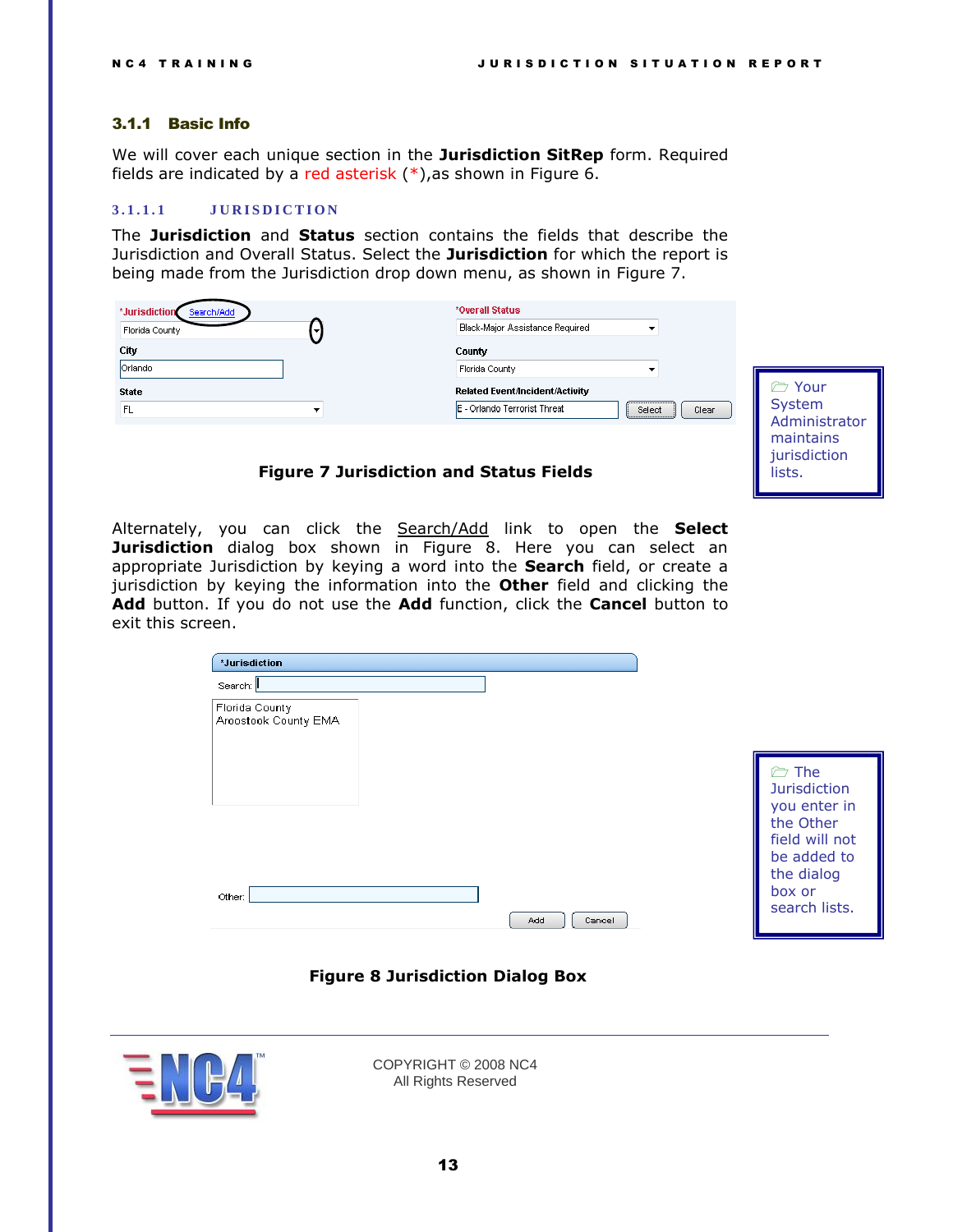#### <span id="page-13-0"></span>**3 . 1 . 1 . 2 O V E R A L L S T A T U S**

Select a status code from the **Overall Status** drop down menu, as shown in [Figure 9.](#page-13-2)

| *Overall Status                        |
|----------------------------------------|
| Black-Major Assistance Required        |
| Select One                             |
| <b>Elack-Major Assistance Required</b> |
| Red-Assistance Required                |
| Yellow-Under Control                   |
| Green-Normal Operations                |
| Gray-Unknown                           |
| <b>Blue-Closed</b>                     |

#### **Figure 9 Overall Status Drop Down Menu**

#### <span id="page-13-2"></span><span id="page-13-1"></span>**3 . 1 . 1 . 3 R E L A T E D E V E N T / I N C I D E N T / A C T I V I T Y**

To associate the **Jurisdiction SitRep** with a **Related Event/Incident/Activity**, click the **Select** button to open the **Select Relevant Event** dialog box, as shown in [Figure 10](#page-13-3) . Click the appropriate **Related Event/Incident/Activity** Name link from the list.

| <b>Related Event/Incident/Activity</b> |                                                                                                   |
|----------------------------------------|---------------------------------------------------------------------------------------------------|
| E - Orlando Terrorist Threat           | Select<br>Clear<br><b>Click Select</b><br>X<br>$=$<br>E TEAM Select Relevant Event<br>to open the |
|                                        | dialog box<br>http://preview.nc4.us/eteam/<br>.do?tar<br>⋈                                        |
|                                        | <b>SELECT FROM OPTIONS BELOW</b>                                                                  |
|                                        | Name<br>۰                                                                                         |
|                                        | A - AW Subject Number 1<br>▶<br>Ξ                                                                 |
|                                        | A - AW Subject Number 2<br>٠                                                                      |
|                                        | <b>A - IAEM Press Conference</b><br>٠                                                             |
|                                        | <b>A - POTUS Motorcade</b><br>٠                                                                   |
|                                        | A - Taste                                                                                         |
|                                        | E - 2009 Flood                                                                                    |
|                                        | <b>E - Explosion at Airport</b>                                                                   |
|                                        | E - H1N1 Outbreak                                                                                 |
|                                        | <b>E</b> - Hurricane Xerxes                                                                       |
|                                        | <b>E</b> - Jet Port Bomb Threat                                                                   |
|                                        | <b>E</b> - Orlando Terrorist Threat<br>ŒF                                                         |
|                                        | Cancel                                                                                            |

#### **Figure 10 Selecting a Related Event/Incident/Activity**

<span id="page-13-3"></span>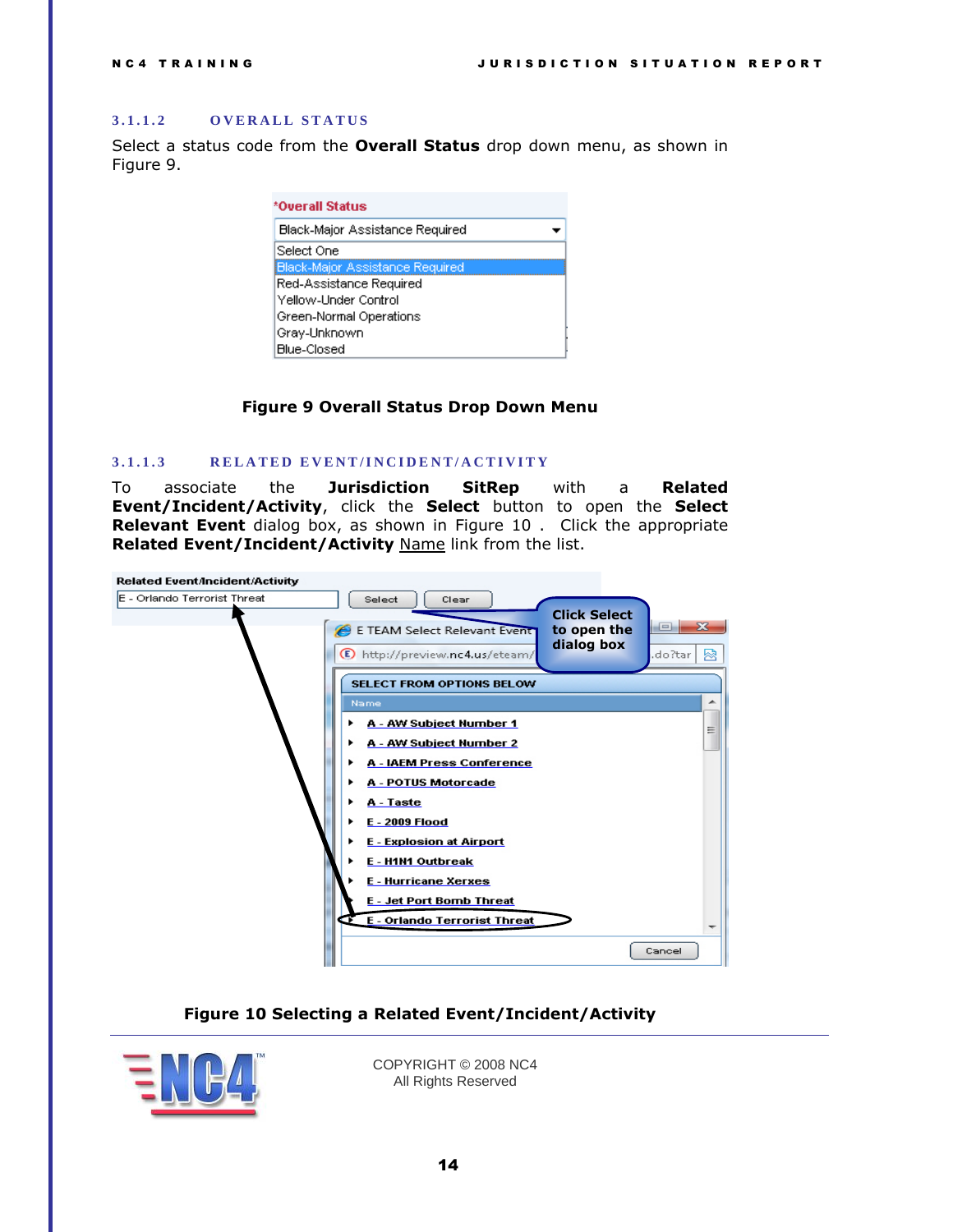×.

#### <span id="page-14-0"></span>**3 . 1 . 1 . 4 I N I T I A L S I T U A T I O N S U M M A R Y**

Key a description of the current activity and status of your Jurisdiction into the **Initial Situation Summary** field, as shown in [Figure 11.](#page-14-1)

### **INITIAL SITUATION SUMMARY** 09/09/2009 at 10:03 EST Director-EOC ESF at 1100, an explosive device went off at the Downtown Center

Significant damage has been caused to public buildings and businesses in the area.

#### **Figure 11 Initial Situation Summary Field**

<span id="page-14-1"></span>Similarly, you can key specifics into the **Current Objectives, Projected Objectives,** and **Concerns Problems** fields as shown in [Figure 12.](#page-14-2)

| <b>Current Objectives</b>                             |                          |        |
|-------------------------------------------------------|--------------------------|--------|
| Secure Perimete                                       | 业                        |        |
| Evacuate Survivors                                    |                          |        |
| Monitor Additional Threats                            |                          |        |
| Public Safety                                         | $\overline{\phantom{a}}$ | Update |
| <b>Projected Objectives</b>                           |                          |        |
| Initiate investigation into attacks                   | 盀                        |        |
|                                                       |                          |        |
|                                                       | ÷                        | Update |
| <b>Concerns Problems</b>                              |                          |        |
| Downtown area is heavily populated and dense traffic. | 止                        |        |
|                                                       |                          |        |
|                                                       | $\overline{\phantom{a}}$ | Update |

#### <span id="page-14-2"></span>**Figure 12 Current Objectives, Projected Objectives, Concerns Problems Fields**

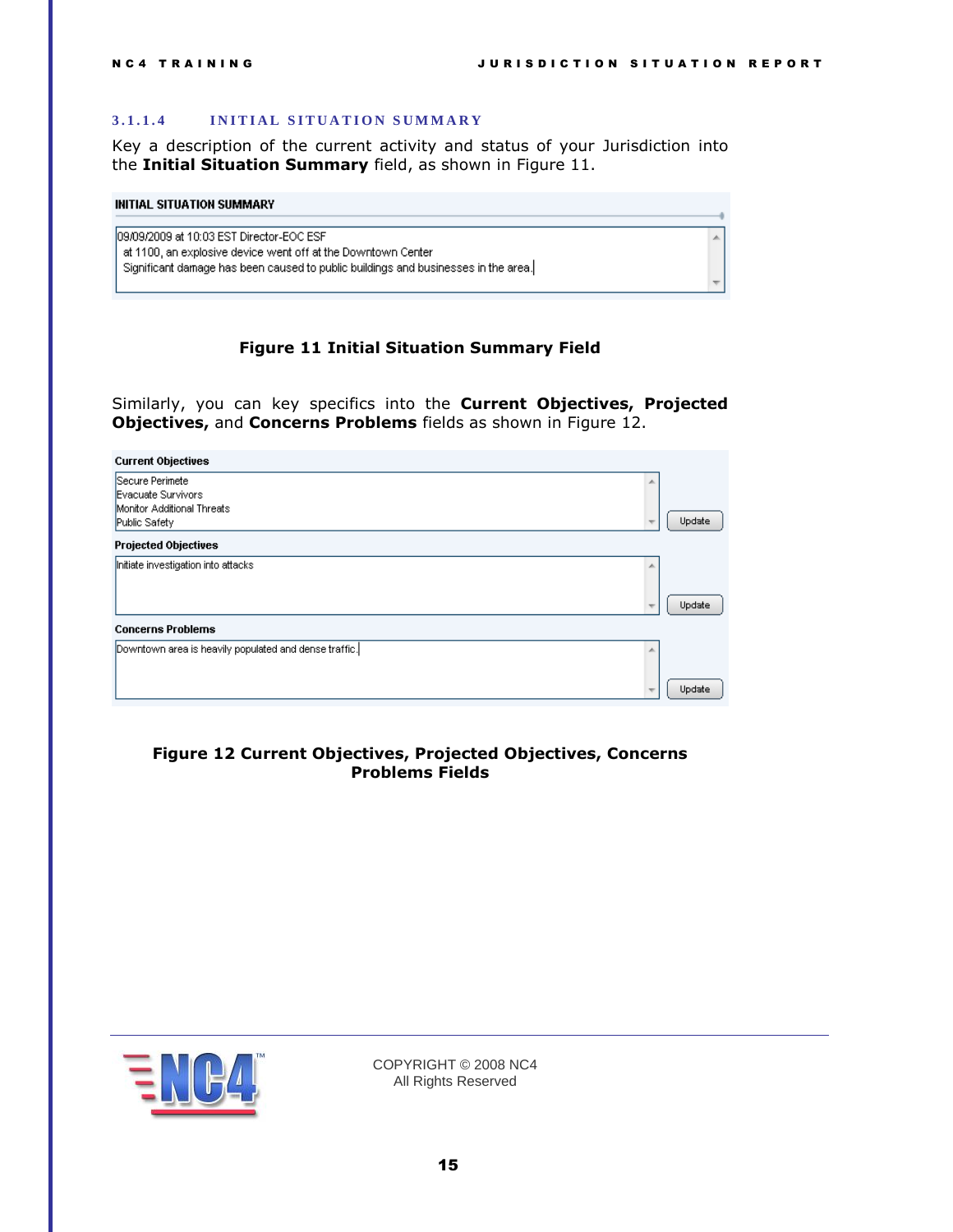#### <span id="page-15-0"></span>**3.1.1.5** WHAT EMERGENCY DECLARATIONS HAVE BEEN MADE

In the What Emergency Declarations Have Been Made fields, indicate the Requested and Granted Dates of Local, Intermediate, Gubernatorial or Presidential disaster declarations, as shown in [Figure 13.](#page-15-2) In the Intermediate Level field, enter the type of Intermediate Level such as County, City or Tribal.

|                           | Local          | <b>Intermediate</b>                  | <b>Gubernatorial</b> | <b>Presidential</b>                                   |     |
|---------------------------|----------------|--------------------------------------|----------------------|-------------------------------------------------------|-----|
| <b>Date Requested</b>     | 109/09/2009    | 109/09/2009<br>Set<br>Set            | 09/09/2009           | 09/09/2009<br>Set                                     | Set |
| <b>Date Granted</b>       | 09/09/2009     | 09/09/2009<br>Set<br>Set             |                      | Set                                                   | Set |
| <b>Intermediate Level</b> | Florida County | <b>Please Choose a Date and Time</b> |                      | http://preview.nc4.us/eteam/popups/date_time_dialog.j | ⊗   |
|                           |                | <b>MM/DD/YYYY</b>                    |                      |                                                       |     |

#### <span id="page-15-2"></span>**Figure 13 What Emergency Declarations Have Been Made Fields**

### <span id="page-15-1"></span>**3 . 1 . 1 . 6 W H A T I N F O R M A T I O N C A N Y O U P R O V I D E R E G A R D I N G NUMBER OF CASUALTIES**

In this section, key in appropriate information about **Fatalities** and **Injuries**  as shown in [Figure 14.](#page-15-3)

| WHAT INFORMATION CAN YOU PROVIDE REGARDING NUMBER OF CASUALTIES |           |                                                        |  |  |  |  |  |
|-----------------------------------------------------------------|-----------|--------------------------------------------------------|--|--|--|--|--|
| <b>Fatalities</b>                                               |           |                                                        |  |  |  |  |  |
| <b>Estimated</b>                                                | Confirmed | Comments:                                              |  |  |  |  |  |
| 45.                                                             | 140       | Temporary morgue setup at The Men's Store.<br>×.       |  |  |  |  |  |
| Injuries                                                        |           |                                                        |  |  |  |  |  |
| <b>Estimated</b>                                                | Confirmed | Comments:                                              |  |  |  |  |  |
| 1200                                                            | 800       | Additional DMAT and USAR team in place 1100:09/09<br>土 |  |  |  |  |  |
|                                                                 |           |                                                        |  |  |  |  |  |

#### **Figure 14 Casualties and Injuries Fields**

<span id="page-15-3"></span>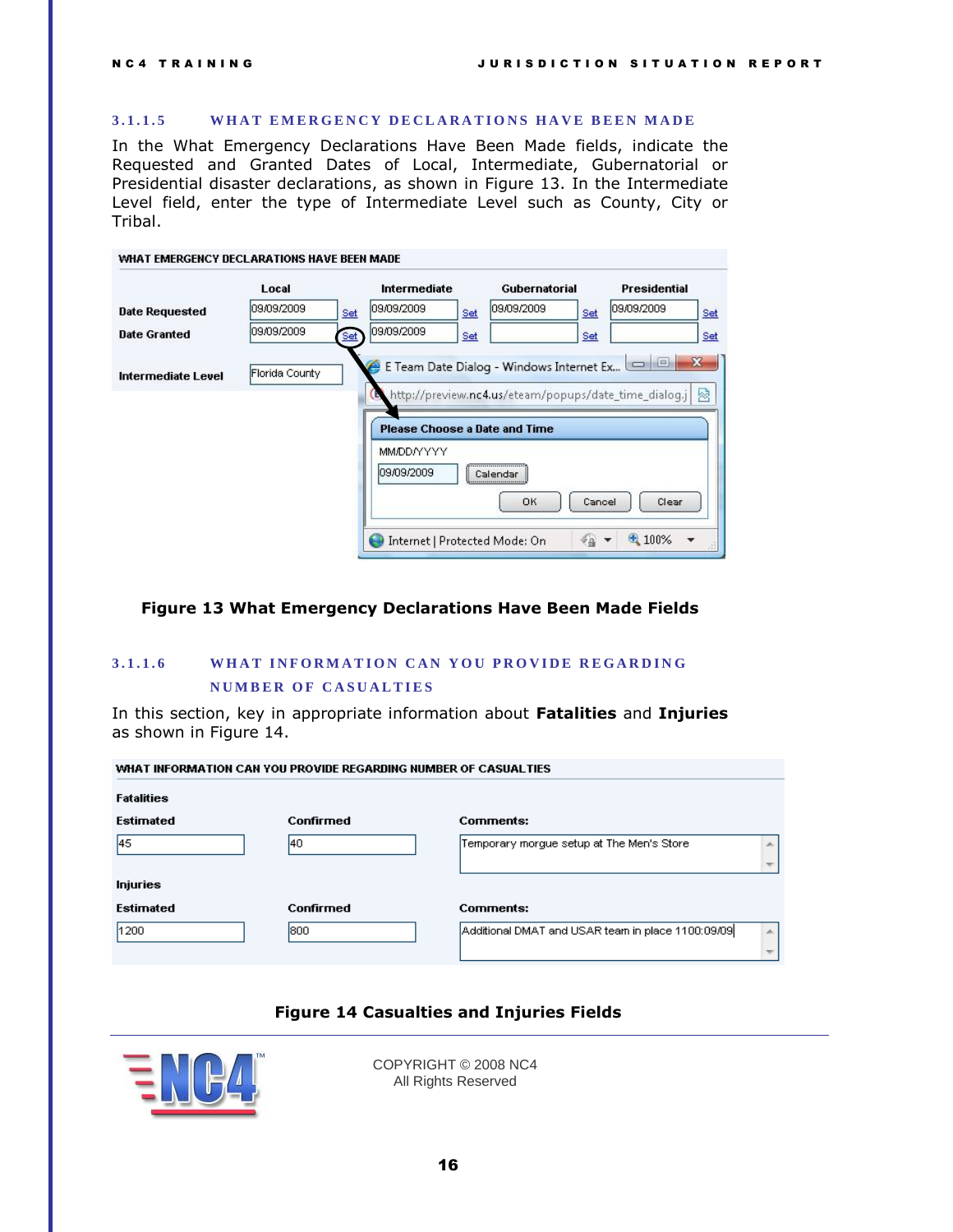### <span id="page-16-0"></span>3.1.2 Additional Info

The **Additional Info** tab contains information about damages and evacuations within the jurisdiction as shown in [Figure 15.](#page-16-1)

| <b>Jurisdiction Situation Report</b>                         |                                                            |                     |                    |                                   |     |                       | C Help                    |  |               |  |
|--------------------------------------------------------------|------------------------------------------------------------|---------------------|--------------------|-----------------------------------|-----|-----------------------|---------------------------|--|---------------|--|
| Submit.<br>Cancel<br>*Red Label: indicates a required field. |                                                            |                     |                    |                                   |     |                       |                           |  |               |  |
| <b>Basic Info</b>                                            | <b>Additional Info</b>                                     | <b>Notification</b> | <b>Attachments</b> | <b>Distribution &amp; Sharing</b> |     |                       | <b>Related Reports</b>    |  |               |  |
| PROVIDE DAMAGE INFORMATION                                   |                                                            |                     |                    |                                   |     |                       |                           |  |               |  |
|                                                              | Destroyed                                                  |                     | Major              | Minor                             |     | Affected              | <b>Estimated Cost</b>     |  | Est % Insured |  |
| <b>Residences</b>                                            | lо                                                         | lo.                 | lo.                |                                   | lo. |                       | 0.0                       |  | lo.o          |  |
| <b>Business</b>                                              | lо                                                         | lo.                 | lo.                |                                   | lo. |                       | lo.o                      |  | 0.0           |  |
| Government                                                   | lо                                                         | Го                  | lo.                |                                   | lo. |                       | 0.0                       |  | 0.0           |  |
| <b>Total Est. Cost</b>                                       |                                                            |                     |                    |                                   |     |                       | \$0.0                     |  |               |  |
|                                                              | PUBLIC ASSISTANCE (PA) DAMAGES                             |                     |                    |                                   |     |                       | Update Costs              |  |               |  |
|                                                              | (NOTE: CATEGORIES A & B - EXCLUDE NORMAL OPERATING COSTS). |                     |                    | <b>No. of Sites</b>               |     | <b>Estimated Loss</b> |                           |  |               |  |
|                                                              | CAT A: Debris Removal and Disposal                         |                     |                    | Iо                                |     | 0.0                   |                           |  |               |  |
|                                                              | CAT B: Emergency Protective Measures                       |                     |                    | Iо                                |     | 0.0                   |                           |  |               |  |
|                                                              | CAT C: Road and Bridge Systems (non-federal)               |                     |                    | lо                                |     | 0.0                   |                           |  |               |  |
|                                                              | CAT D: Water Control Facilities (levees, dams, & channels) |                     |                    | ю                                 |     | 0.0                   |                           |  |               |  |
|                                                              | <b>CAT E: Public Buildings and Equipment</b>               |                     |                    | lo.                               |     | 0.0                   |                           |  |               |  |
|                                                              | CAT F: Public Utilities (water and power, etc.)            |                     |                    | lо                                |     | 0.0                   |                           |  |               |  |
|                                                              | <b>CAT G: Park/Recreational/other</b>                      |                     |                    | lo.                               |     | 0.0                   |                           |  |               |  |
| <b>Totals</b>                                                |                                                            |                     |                    | lo.                               |     | \$0.00                |                           |  |               |  |
|                                                              | WHAT EVACUATION INFORMATION CAN YOU PROVIDE                |                     |                    |                                   |     |                       |                           |  |               |  |
| <b>No. of People Evacuated</b>                               |                                                            |                     |                    |                                   |     |                       | No. of People in Shelters |  |               |  |
| lо                                                           |                                                            |                     |                    |                                   |     | lo                    |                           |  |               |  |
| <b>Comments:</b>                                             |                                                            |                     |                    |                                   |     |                       |                           |  |               |  |
|                                                              |                                                            |                     |                    |                                   |     |                       |                           |  | Update        |  |
|                                                              | WHAT ADDITIONAL INFORMATION CAN YOU PROVIDE                |                     |                    |                                   |     |                       |                           |  |               |  |
| <b>Comments:</b>                                             |                                                            |                     |                    |                                   |     |                       |                           |  |               |  |
|                                                              |                                                            |                     |                    |                                   |     |                       |                           |  |               |  |
|                                                              |                                                            |                     |                    |                                   |     |                       |                           |  | Update        |  |

### **Figure 15 Additional Info Tab**

<span id="page-16-1"></span>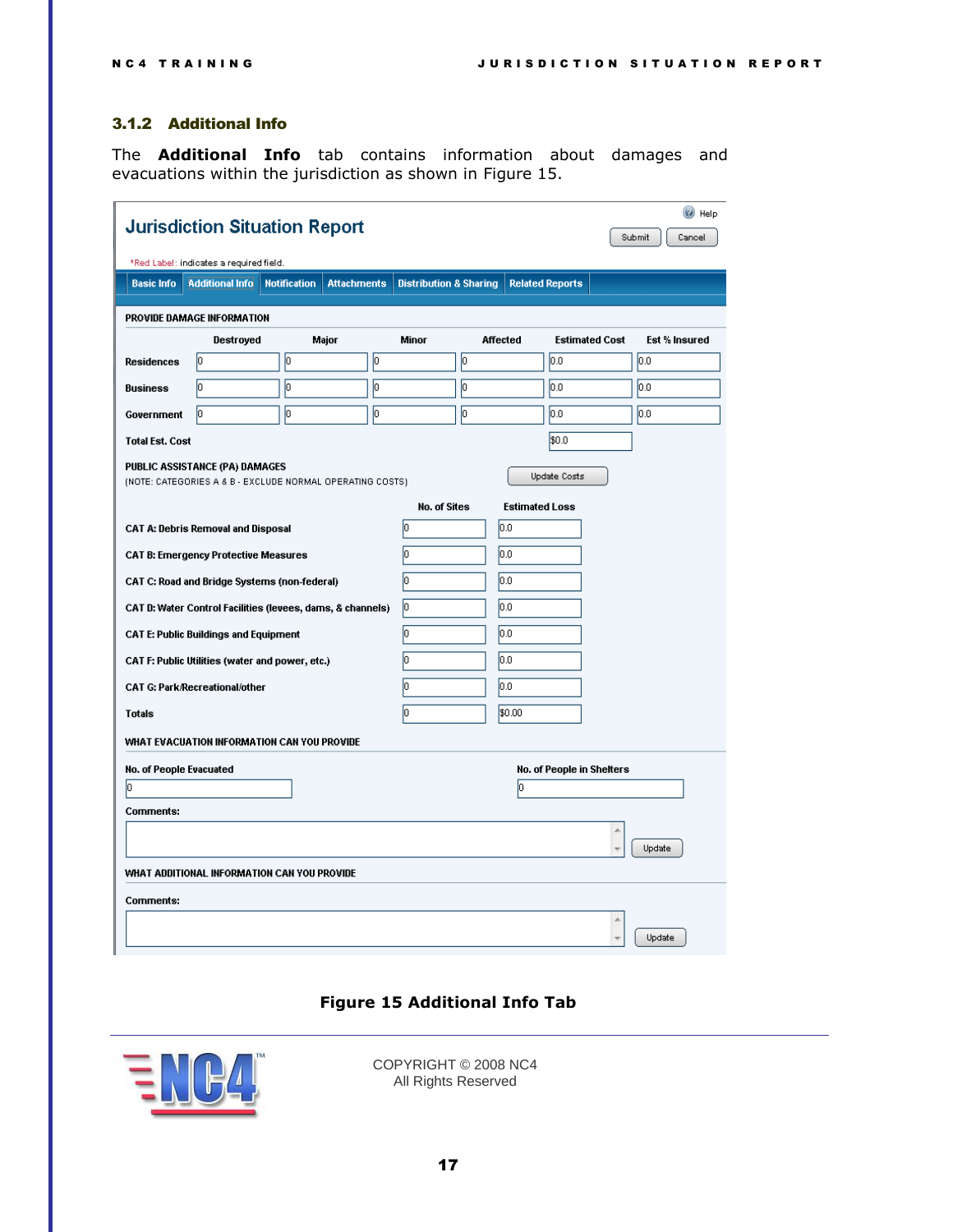#### <span id="page-17-0"></span>3.1.2.1 **PROVIDE DAMAGE INFORMATION**

In the **Provide Damage Information** fields, key in an assessment of any damages relating to **Residences, Businesses,** and **Government** facilities that have been **Destroyed**, sustained **Major** or **Minor** damages, or that were **Affected**. Also, provide the **Estimated Cost** and the **Estimated % Insured**, as shown in [Figure 16.](#page-17-1) Note that the system calculates the **Estimated Cost Total.**

| PROVIDE DAMAGE INFORMATION |           |       |              |                         |                       |               |  |  |
|----------------------------|-----------|-------|--------------|-------------------------|-----------------------|---------------|--|--|
|                            | Destroyed | Major | <b>Minor</b> | <b>Affected</b>         | <b>Estimated Cost</b> | Est % Insured |  |  |
| <b>Residences</b>          |           | l8    | 10           |                         | 7000.0                | 0.0           |  |  |
| <b>Business</b>            | 125       | 200   | 134          | 1200                    | 12000000.0            | 0.0           |  |  |
| Government                 | 13        | 14    | Ю            |                         | 3200000.0             | 0.0           |  |  |
| <b>Total Est. Cost</b>     |           |       |              | The system              | \$15,207,000          |               |  |  |
|                            |           |       |              | calculates<br>the Total |                       |               |  |  |
|                            |           |       |              | <b>Est. Cost</b>        |                       |               |  |  |

<span id="page-17-1"></span>**Figure 16 Provide Damage Information Fields**

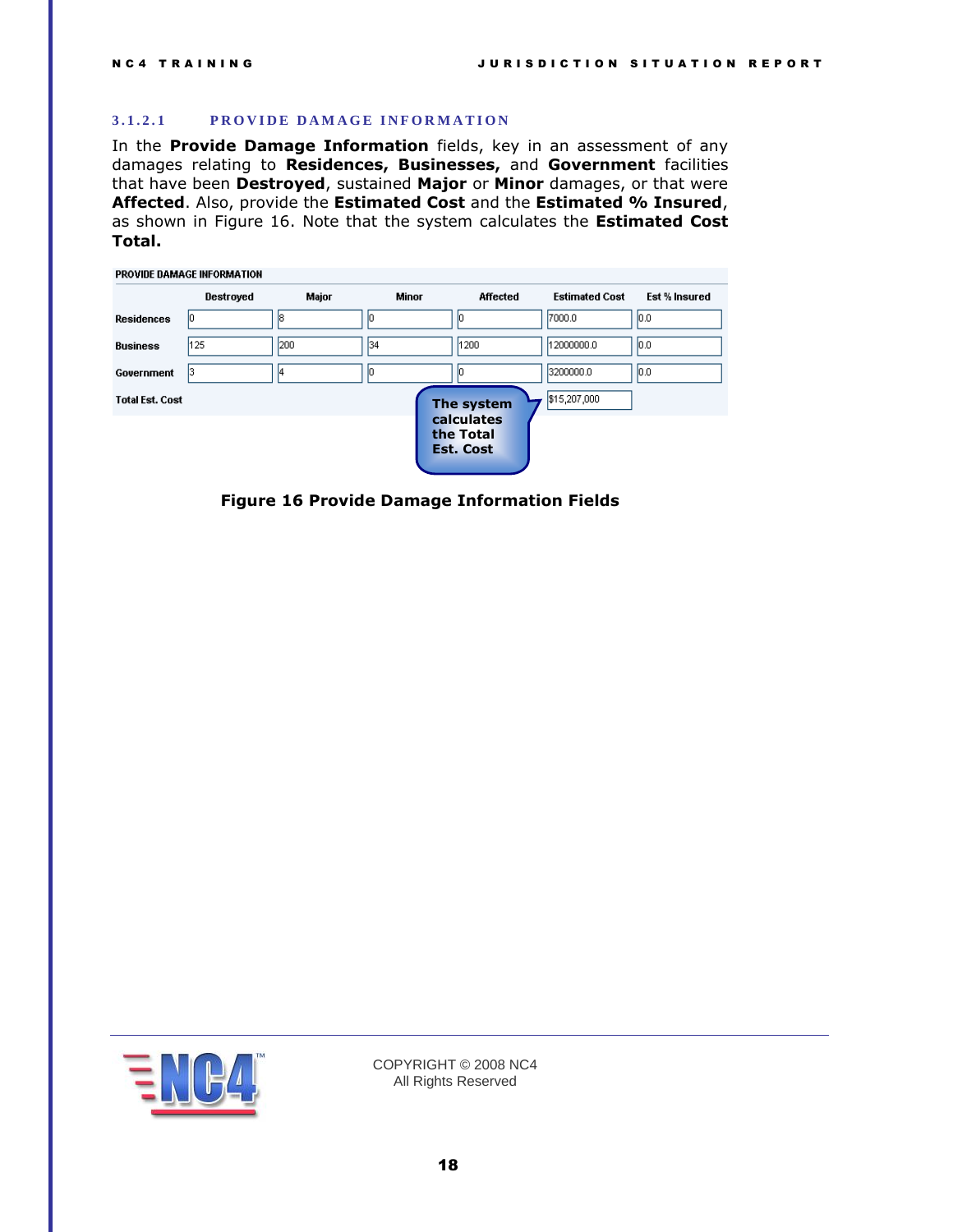When you click the **Update**  button a new window

#### <span id="page-18-0"></span>3.1.2.2 PUBLIC ASSISTANCE (PA) DAMAGES

For the Federal Emergency Management Agency (FEMA) Public Assistance (PA) categories, key in the **No. of Sites** and the **Estimated Loss** for each PA category as shown in [Figure 17.](#page-18-2) The system will calculate the **Totals**. To clear the **No. of Sites** and **Estimated Loss** fields, click the **Update Costs** button.

Your organization may have specific guidelines or rules regarding this information.

|                                                            | <b>Click the Update</b><br><b>Costs button to</b><br>clear the sites<br>and loss<br>columns. |                       |
|------------------------------------------------------------|----------------------------------------------------------------------------------------------|-----------------------|
| PUBLIC ASSISTANCE (PA) DAMAGES                             |                                                                                              |                       |
| (NOTE: CATEGORIES A & B - EXCLUDE NORMAL OPERATING COSTS). |                                                                                              | <b>Update Costs</b>   |
|                                                            | <b>No. of Sites</b>                                                                          | <b>Estimated Loss</b> |
| <b>CAT A: Debris Removal and Disposal</b>                  |                                                                                              | 500000                |
| CAT B: Emergency Protective Measures                       |                                                                                              | 1200000               |
| CAT C: Road and Bridge Systems (non-federal)               |                                                                                              | m                     |
| CAT D: Water Control Facilities (levees, dams, & channels) | Ю                                                                                            |                       |
| <b>CAT E: Public Buildings and Equipment</b>               |                                                                                              | m                     |
| CAT F: Public Utilities (water and power, etc.)            |                                                                                              | m                     |
| <b>CAT G: Park/Recreational/other</b>                      |                                                                                              | Ю                     |
| <b>Totals</b>                                              |                                                                                              | \$1700000.00          |

#### <span id="page-18-1"></span>**Figure 17 Public Assistance Damages Fields**

#### <span id="page-18-2"></span>**3 . 1 . 2 . 3 W H A T E V A C U A T I O N I N F O R M A T I O N C A N Y O U P R O V IDE**

Key in the known **No. of People Evacuated** and the **Number of People in Shelters**, as shown in [Figure 18.](#page-18-3) Also key any available information about evacuation into the **Comments** field. If more space is required, click the **Update** button to open an **Expanded Text Window**.

| WHAT EVACUATION INFORMATION CAN YOU PROVIDE |                                  |                                       |  |  |
|---------------------------------------------|----------------------------------|---------------------------------------|--|--|
| No. of People Evacuated<br>3000             | No. of People in Shelters<br>200 | can key<br>additional<br>information. |  |  |
| Comments:                                   |                                  |                                       |  |  |
| Red Cross providing shelters                | Update                           |                                       |  |  |

#### **Figure 18 Evacuation Information Fields**

<span id="page-18-3"></span>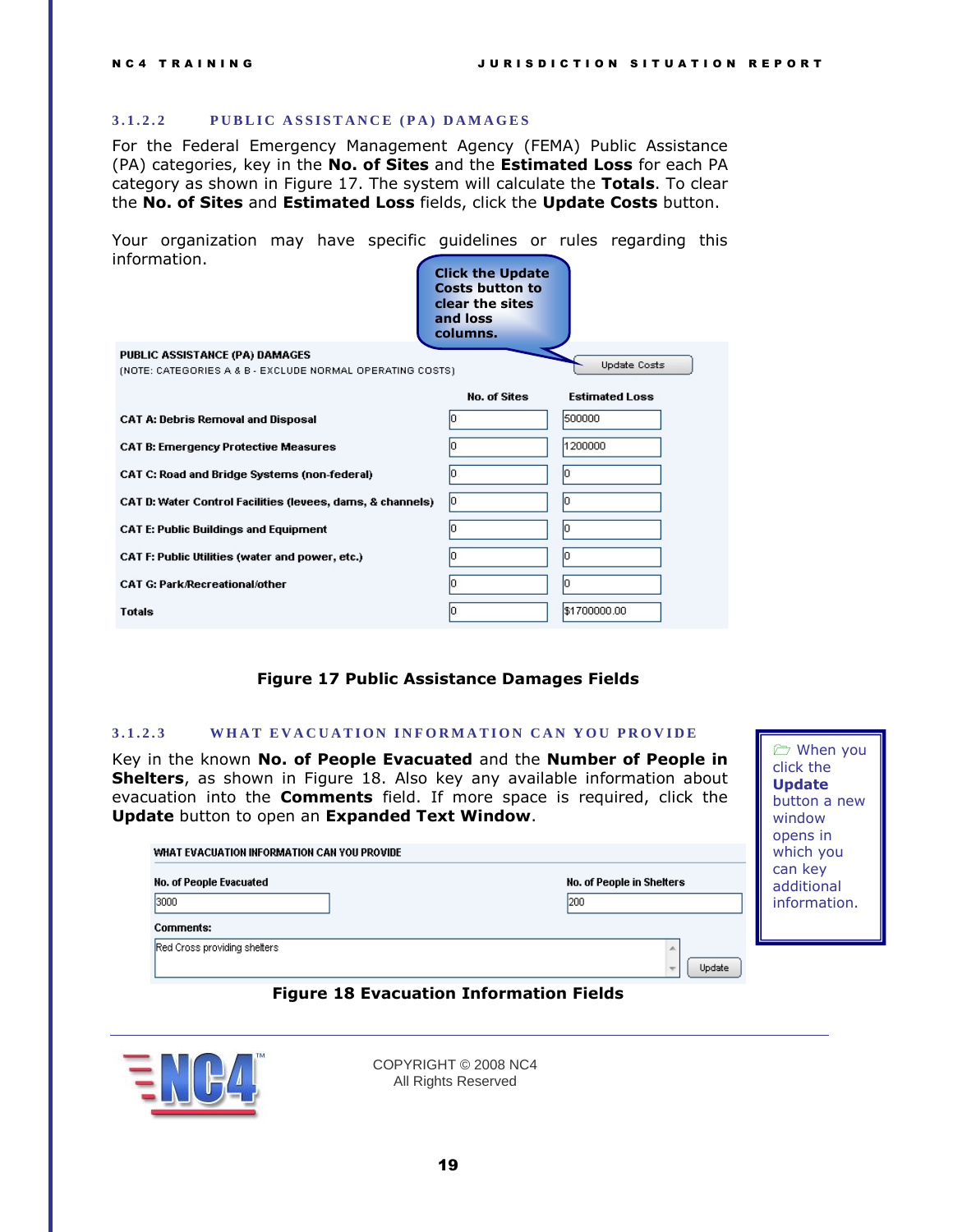#### <span id="page-19-0"></span>**3.1.2.4** WHAT ADDITIONAL INFORMATION CAN YOU PROVIDE

Key in any **Comments** that will provide additional information, as shown in [Figure 19.](#page-19-1) If more space is required, click the **Update** button to open an **Expanded Text Window**.

| WHAT ADDITIONAL INFORMATION CAN YOU PROVIDE             |  |
|---------------------------------------------------------|--|
| Comments:                                               |  |
| No Health Care facility issues identified at this time. |  |

<span id="page-19-1"></span>**Figure 19 Additional Information Comments Field**

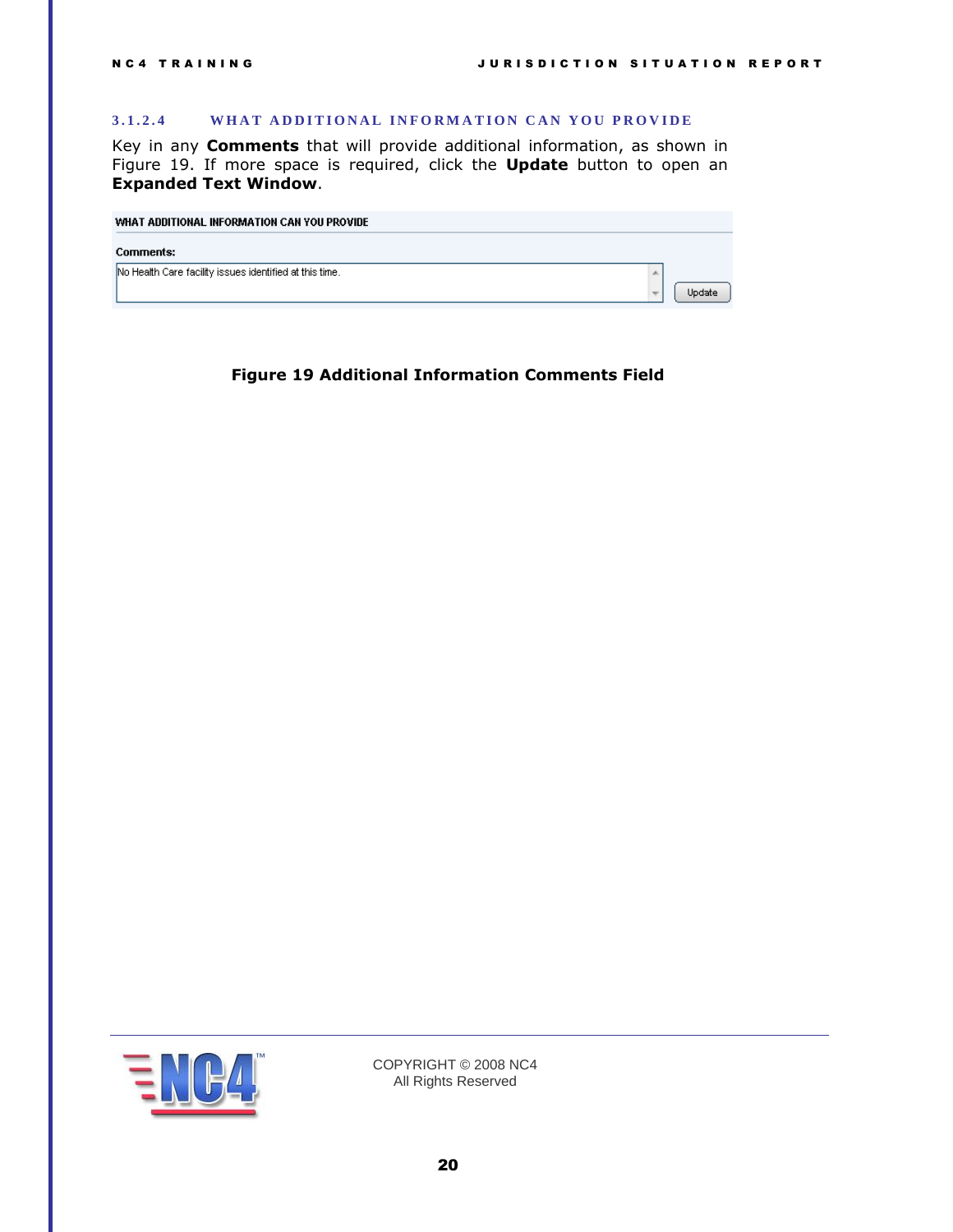Deleted reports are removed from active lists but are maintained in history.

# <span id="page-20-0"></span>4 Completing a Jurisdiction Situation Report

The other tabs in the Jurisdiction Situation Report are covered in the Module: Common Functions: Notification, Attachments, Distribution & Sharing and Related Reports.

When you have completed the Jurisdiction SitRep Report with the information

you have available, click the  $\boxed{\phantom{\underline{\hbox{submit}}\phantom{\bar{\hbox{subn}}}}$  button in the upper right to save the

Close report. The report is then available in *View* mode. You can click the button to return to the report summary screen.

You will see the  $\begin{bmatrix} \cup_{\text{pdate}} \\ \cup_{\text{delete}} \end{bmatrix}$   $\begin{bmatrix} \text{Print} \\ \text{close} \end{bmatrix}$  buttons in the upper

right of the Jurisdiction Situation Report in *View* mode depending on your access level and discretion of the System Administrator. Use the **Update** button to add or edit information to the report, the **Delete** button to remove the report from the active view, the **Print** button to print a copy, and the **Close** button to close the report window.

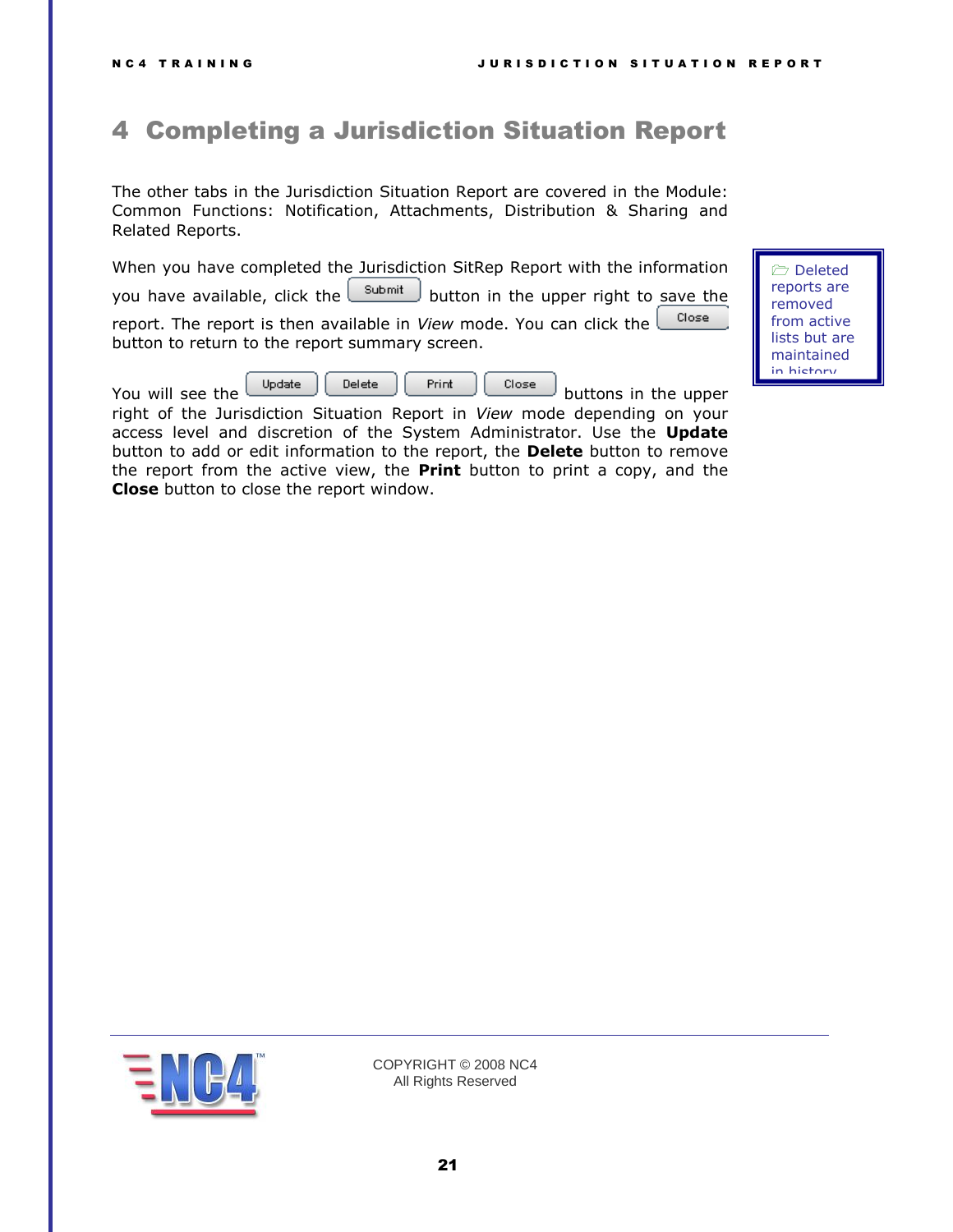## <span id="page-21-0"></span>**Review Exercise - Putting it Together**

#### *This exercise allows class participants to login and create a Jurisdiction Situation Report.*

In this Jurisdiction SitRep form exercise you will login and navigate to create a new Jurisdiction SitRep Report.

Remember, all  $*$  red label fields are required. To complete the Jurisdiction SitRep form, please follow the steps below:

- 1. Login to the NC4 Application.
- 2. Select **Jurisdiction SitRep** from the **Report** navigation drop down menu.
- 3. Click the **Create** button from the Jurisdiction SitRep summary screen.
- 4. On the **Jurisdiction Situation Report** form, go to the Jurisdiction field.
	- a. Select a **Jurisdiction** from the Jurisdiction drop down menu.

Remember that you can add a Jurisdiction by clicking the Search/Add link located above the Jurisdiction field.

- 5. Go to the **Overall Status** field on the Jurisdiction Situation Report form located to the right of the Jurisdiction field.
	- a. Select the Overall Status from the Status drop down menu.
- 6. Go to the **City** field located under the Jurisdiction field.
	- a. Key a City name into this field.
- 7. Go to the **County** field located under the Overall Status field.
	- 3. Select a County from the County drop down menu if this field has not been automatically completed with the correct County by the system.
- 8. Go to the **State** field located under the City field.
	- a. Select a State from the drop down menu if this field has not been automatically completed with the correct State by the system.

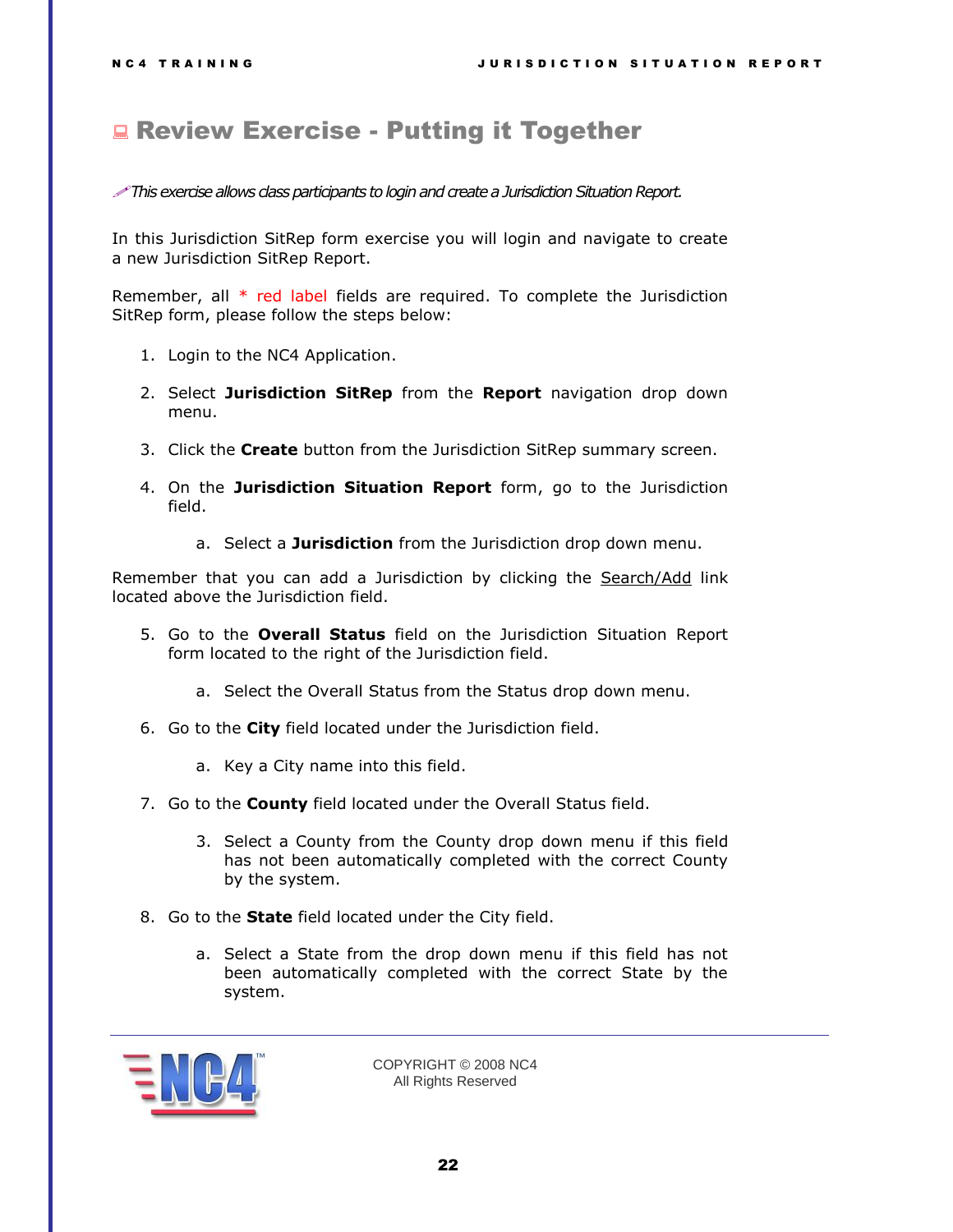- 9. Go to the **Related Event/Incident/Activity** field across from the State field:
	- a. Click the **Select** button to the right of the Related Event/ Incident/Activity field to open the Select Relevant Event dialog box.
	- b. Click the Name link of the Event/Incident/Activity to be related to this SitRep Report.
- 10. In the Initial Situation Summary section of the SitRep form, go to the first field, the **Initial Situation Summary** field.
	- a. Key in the following description for the **Initial Situation Summary**: "Anticipation of another possible explosion is causing civilian panic and slowing rescue efforts".

Remember that you can also use the copy and paste method here

- 11. In the Initial Situation Summary section of the SitRep form, go to the **Current Objectives** field.
	- a. Key the following objective into the **Current Objectives** field: "Clear affected area."

Remember that you can also use the copy and paste method here. Click the **Update** button if you require more space.

- 12. Go to the **Projected Objectives** field.
	- a. Key the following objective into the **Projected Objectives** field: "Conduct building by building search to make certain all persons in affected area have reached safety."

Remember that you can also use the copy and paste method here. Click the **Update** button if you require more space.

- 13. Go to the **Concerns/Problems** field.
	- a. Key the following concern into the **Concerns/Problems** field: "Additional emergency rescue personnel may have to be called in from other jurisdictions".

Remember that you can also use the copy and paste method here. Click the **Update** button if you require more space.

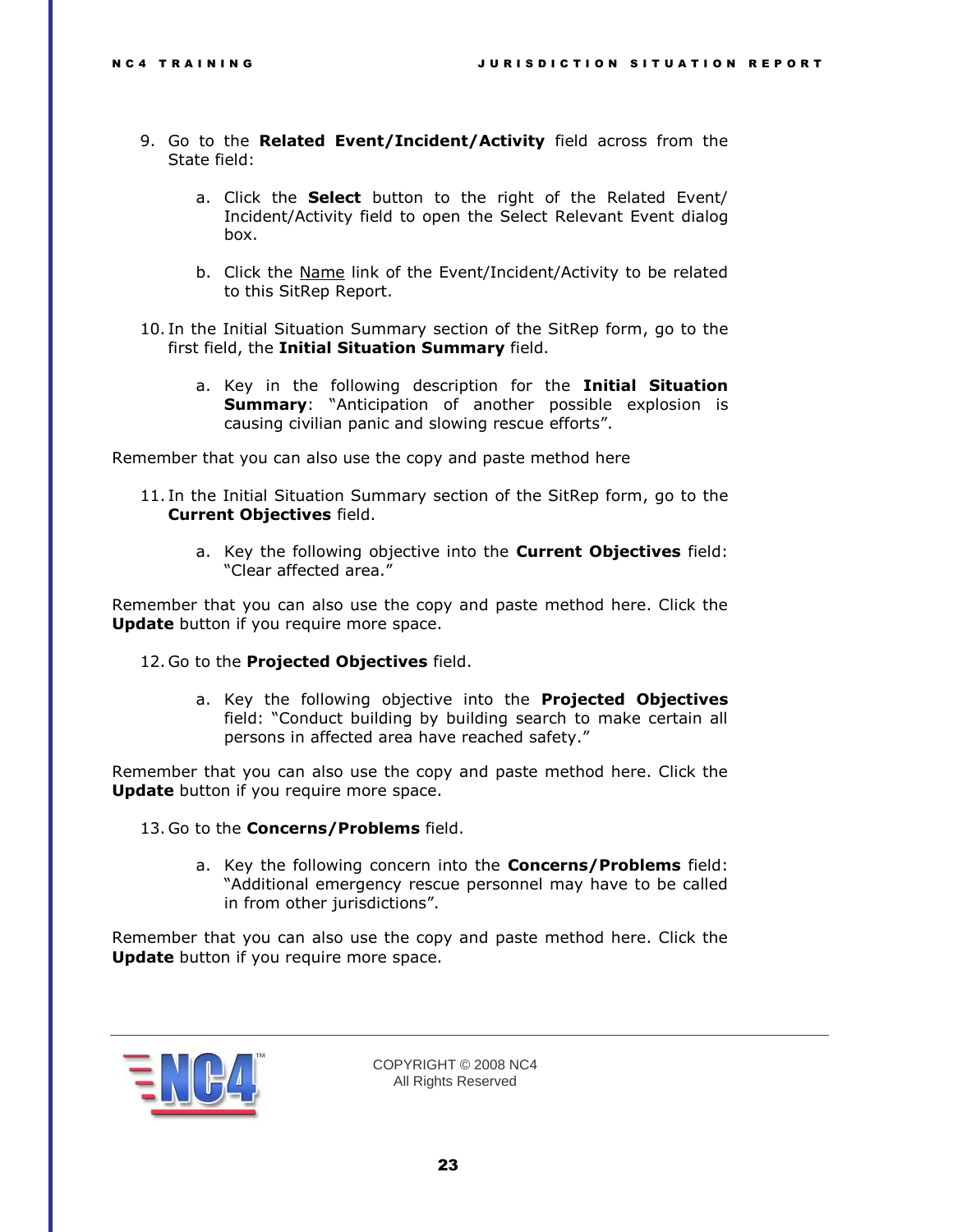- 14. The next section of the Jurisdiction SitRep form is **What Emergency Declarations Have Been Made.** In this section, you can indicate the request for, and granting of **Local**, **Intermediate**, **Gubernatorial**, and **Presidential** States of Emergency.
	- a. Go to the **Local** fields in the State of Emergency section.
		- i. Go to the **Date Requested** field and click the Set link to open the system calendar function. Select today's date to enter into the Date Requested field.
		- ii. Go to the **Date Granted** field and click the Set link to open the system calendar function. Select today's date to enter into the Date Granted field.
	- b. Go to the **Intermediate** fields in the State of Emergency section.
		- i. Go to the **Date Requested** field and click the Set link to open the system calendar function. Select today's date to enter into the Date Requested field.
		- ii. Go to the **Date Granted** field and click the Set link to open the system calendar function. Select today's date to enter into the Date Granted field.
	- c. Go to the **Gubernatorial** fields in the State of Emergency section.
		- i. Go to the **Date Requested** field and click the Set link to open the system calendar function. Select today's date to enter into the Date Requested field.
- 15. Go to the **Intermediate Level** field in the State of Emergency section.
	- a. Key "County" into the **Intermediate Level** field to indicate that the County is the Intermediate Level jurisdiction as determined by your local SOPs.

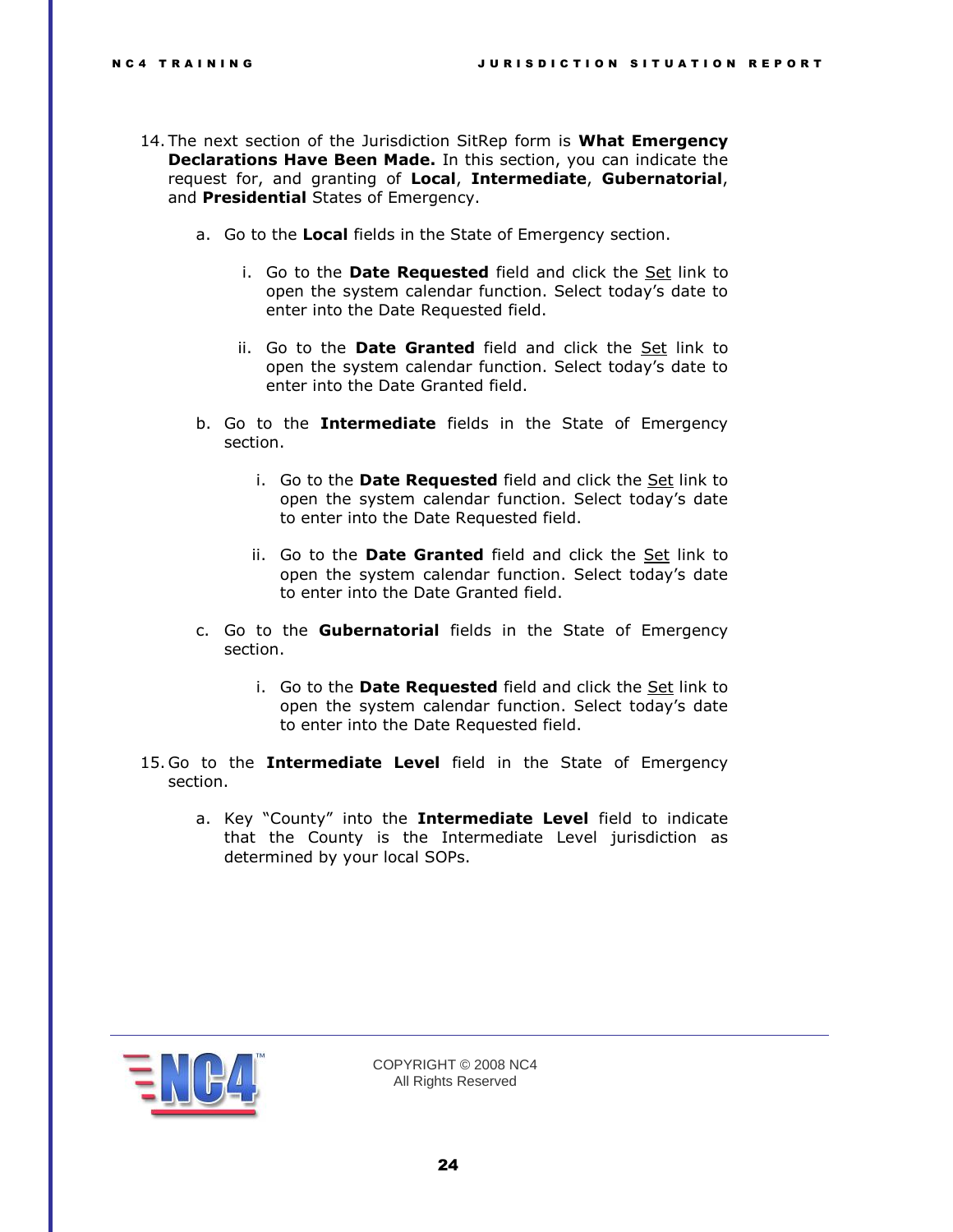- 16. Go to the next section of the Jurisdiction SitRep form, **What Information Can You Provide Regarding Number of Casualties.**  In this section you can record Estimated and Confirmed Fatalities and Injuries.
	- a. Key "400" into the **Estimated Fatalities** field.
	- b. Leave the **Confirmed Fatalities** field blank.
	- c. Key "First Responders have not yet been able to reach affected area." into the **Comments** field.
	- d. Key "750" into the **Estimated Injuries** field.
	- e. Key "38' into the **Confirmed Injuries** field.
	- f. Key "A small number of victims are slowly exiting the area." into the **Comments** field.
- 17.Click the **Additional Info** tab.
- 18. Go to the **Provide Damage Information** section of the Jurisdiction SitRep form. The first part of that section provides an area to record damage information to buildings.
	- a. Key in the number of **Residences**, **Businesses**, and **Government** facilities that have been **Destroyed**, sustained **Major** or **Minor** damages, or that were **Affected**.
	- b. Key in the **Estimated Cost** and the **Estimated % Insured** for each of the categories: Residence, Business, and Government facilities.